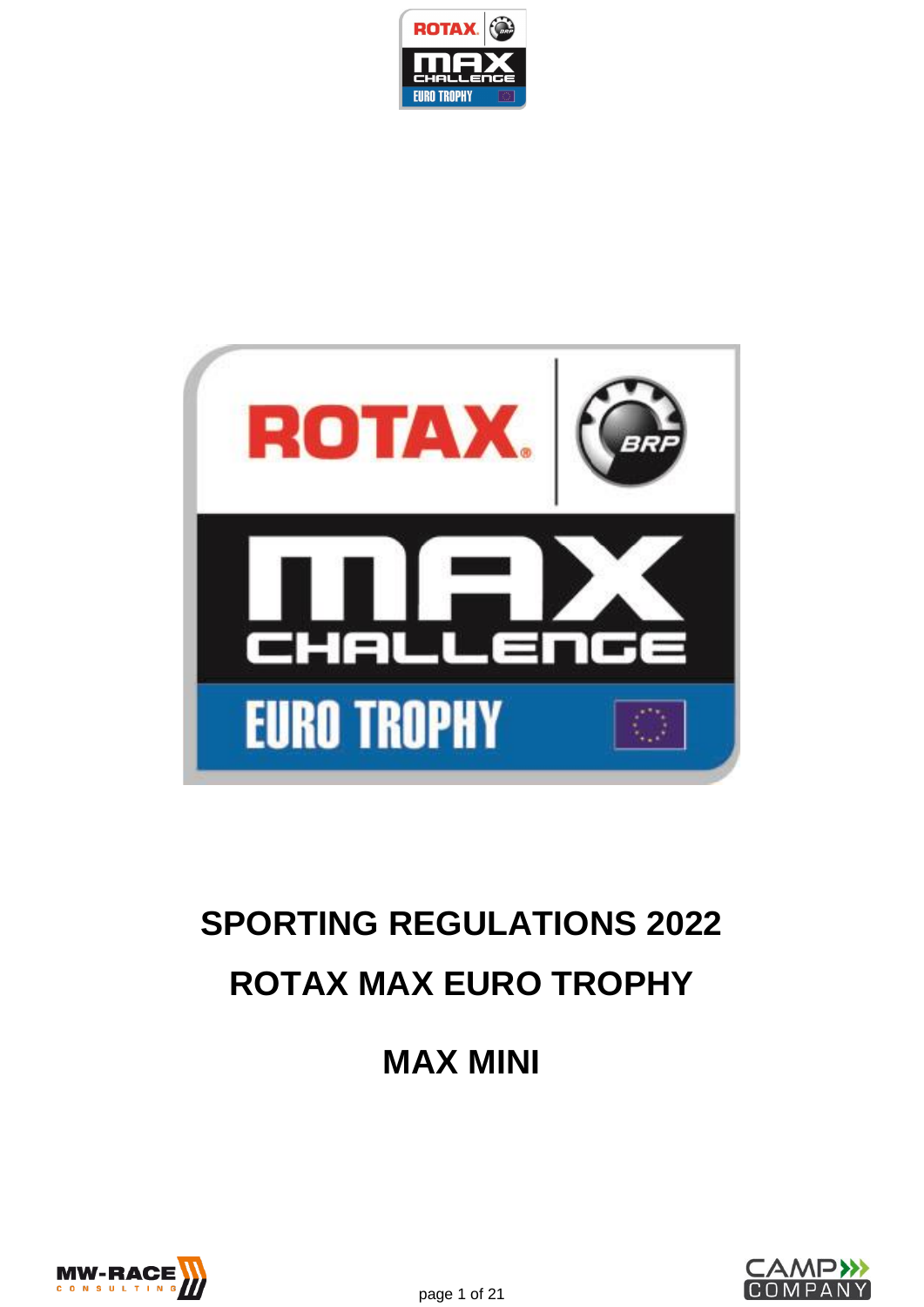

# **Status of the Series : National Series with Authorized Foreign Participation**

# **1. GENERAL**

The Series and its events shall be run in accordance with the

- FIA International Sporting Code "ISC" (The Code) and its appendices,
- the FIA and FIA Karting official Bulletins, the FIA Karting Technical Regulations,
- the General Prescriptions applicable to FIA Karting International Events,
- Article 3 International Karting Regulations and International Karting Licenses for Drivers & Code of Driving Conduct,
- FIA Judicial and Disciplinary Rules,
- RACB National Sporting Code,
- Anti-Doping Regulations of the national and international Anti-Doping Agency (WADA/NADA Code) as well as the Anti-Doping Regulations of the FIA,
- Sporting and Technical Regulations of this Series and the RACB approved modifications and supplements (Bulletins),
- Supplementary Event Regulations including modifications and supplements (Bulletins),
- Other provisions issued by the FIA and/or RACB.

For the present regulations of the Rotax Max Euro Trophy only the English text approved by the RACB is binding, except for the relating RACB regulations specified below (Regulations and Legal Basis of the Series), for which only the English language is binding.

In case of interpretation the RACB jurisdiction is the responsible authority.

The official language of the International Sporting Code is stated within that document.

## **Responsibility, modification of the regulations, cancellation of the event**

- (1) The participants (=entrants, drivers, passengers, vehicle proprietors and registered keepers) take part in the event at their own risks. They carry the exclusive responsibility under civil and criminal law for all the damages caused by them or the car used by them as far as no exclusion of liability has been concluded.
- (2) Modifications to these regulations may in principle be carried out only by the relevant authorities. After the beginning of the event, modifications should be carried out only by the Stewards of the event by means of bulletins, but only in case of necessity for safety reasons and/or reasons of force majeure, or by order of the authorities, or concerning the details given in the regulations about the length of the track, the duration of the races, the number of laps and the officials and marshals, or in case of an obvious mistake in the regulations.
- (3) The organizer reserves the right to cancel or postpone the entire event or a particular race for the aforementioned reasons, subject to the agreement of the respective ASN and of the FIA, and as far as the calendar is concerned, claim for damages or compensation or claim to performance are in this case excluded.

# **2. CODE OF CONDUCT FOR DRIVERS**

2.1. All participants must play within the rules and respect race officials and their decisions.

2.2. All participants must respect the rights, dignity and value of their fellow participants regardless of gender, ability, physical appearance, cultural background or religion.

2.3. All participants must encourage and take responsibility for their actions at all times.



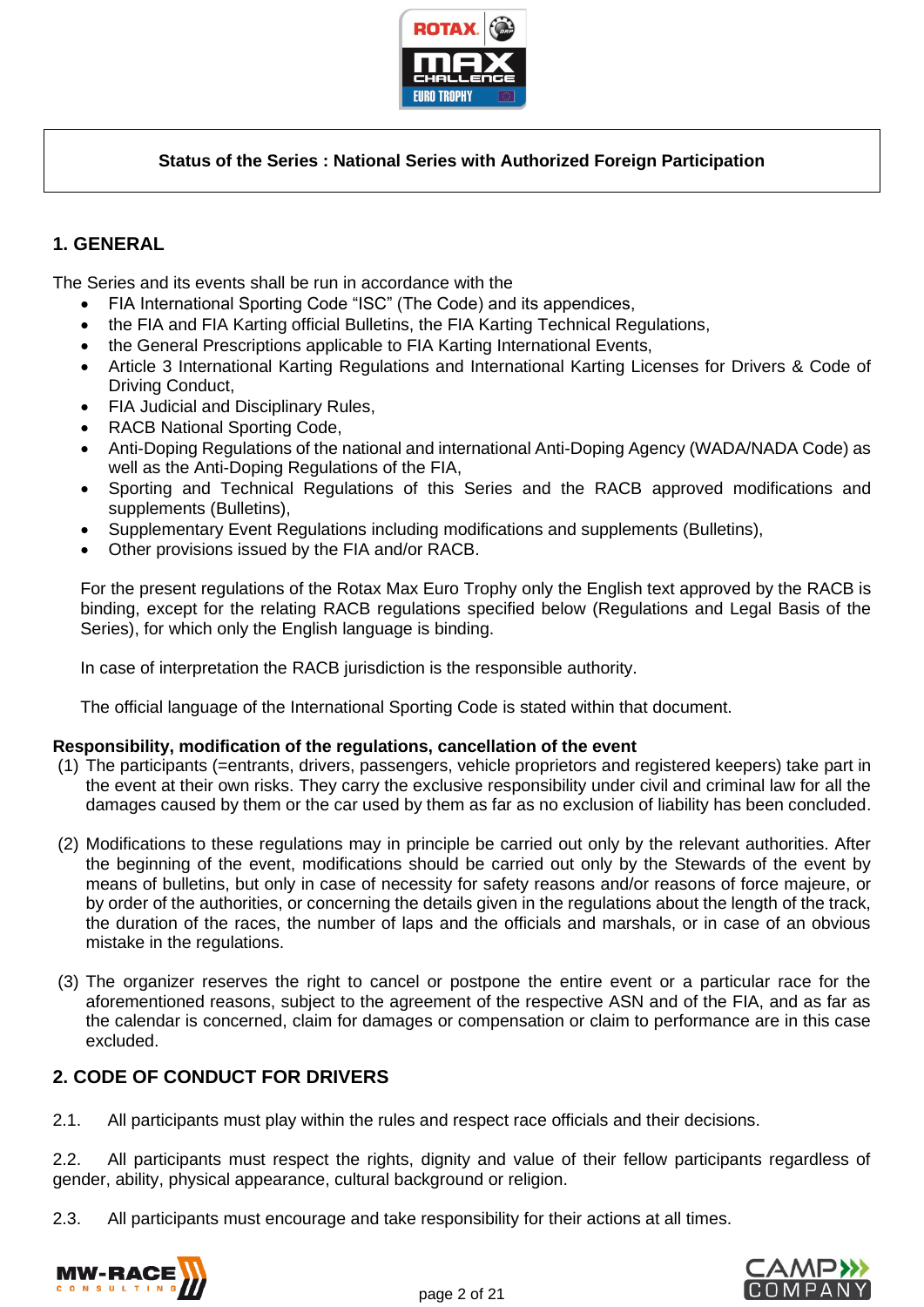

2.4. All participants must ensure their equipment is safe and race worthy, prior to taking part in training, testing or race events. Only approved racewear (e.g.: helmet, gloves, race boots and suit) to be used by the driver, according to the regulations.

2.5. It is the participants own responsibility to identify and measure his/her own skill level against his/her competitors, and take responsibility for the risks associated with training, testing and or racing. It should be noted that a basic level of competence is required.

2.6. It is the participant's responsibility to declare, prior to any participation in training, testing or racing, of any medical condition or medication required that may be relevant in the event of an emergency.

2.7. All participants are required to display courtesy and etiquette to other members and participants in training, testing and race events. Any disputes or problems that may arise during an event must be addressed in a respectful manner, to the correct person (official) at the event.

2.8. The safety of children within the sport is a priority. Knowledge of the code of ethics surrounding care of children in sports will be promoted and encouraged. It is the participant's own responsibility to ensure the safety of children at training, testing or racing events.

2.9. When taking part in any event, it is the responsibility of the driver to take the time to read and fully understand the posted rules, regulations and conditions for said event prior to start time, thus eliminating unnecessary delays at the beginning of the event. Requests for clarification of these rules, regulations or conditions, should be asked in the drivers meeting held before each event.

2.10. All participants must have respect for the environment and the surrounding inhabitants. Responsibility must be taken to reduce excessive noise and keep all areas that are used as clean and pollution free as possible.

2.11. All participants must respect that drugs and alcohol are strictly prohibited at training, testing and races. It is an offence and will not be tolerated. Offenders will be disqualified from the event and face further disciplinary action.

2.12. Any abusive comments on social media (Facebook, Twitter etc.) between teams, competitors, officials, organizers, or any person associated with ROTAX, will be held responsible and liable for their actions.

# **3. INFORMATION / DATES / ENTRIES / FREE PRACTICE**

## **3.1 Organization Office**

Camp Company GmbH Spielberger Str. 11 63607 Wächtersbach Germany Tel.: +49-173-6518125 Mail: [info@camp-company.de](mailto:info@camp-company.de)

# **3.2 Dates / Calendar**

Round 1 :  $22^{nd} - 24^{th}$  April 2022 – Genk, Belgium Round 2 : 27<sup>th</sup>-29<sup>th</sup> May 2022 – Val d'Argenton, France Round 3: 08<sup>th</sup>-10<sup>th</sup> July 2022 - Mariembourg, Belgium

## **3.3 Entries / Subscribtions**

3.3.1 Entry must be made automatically on the web: <http://www.rotax-ems.com/RMEC> Driver participant list: <http://www.rotax-ems.com/RMEC/entrylist.php>



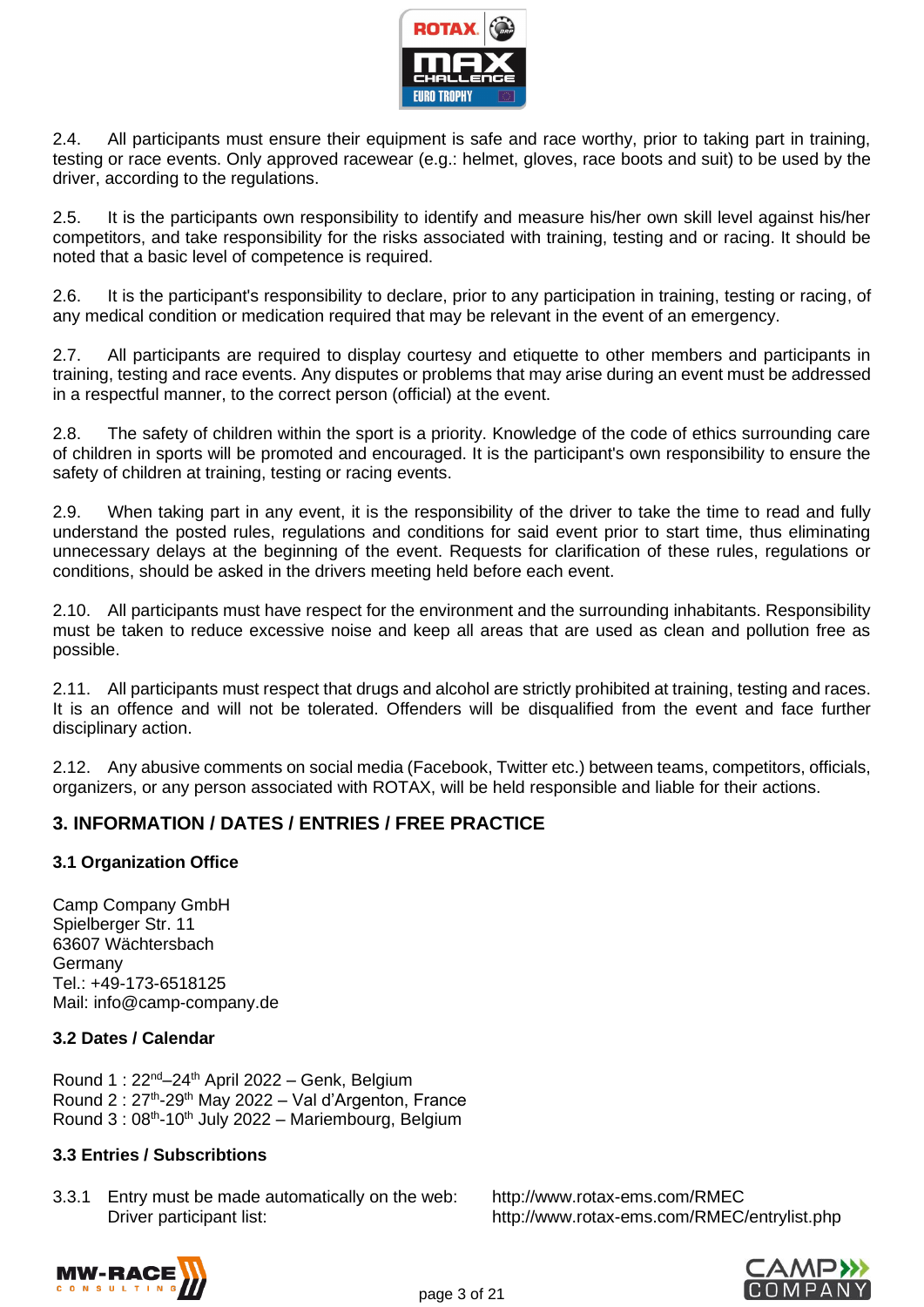

3.3.2 Entry open and closing date for the event

Round 1 : Entry opens  $26<sup>th</sup>$  of February 2022 – Entry close 14<sup>th</sup> of April 2022 Round 2 : Entry opens  $24<sup>th</sup>$  of April 2022 – Entry close 17<sup>th</sup> of May 2022 Round 3 : Entry opens  $29<sup>th</sup>$  of May 2022 – Entry close  $28<sup>th</sup>$  of June 2022

3.3.3 Entrant's applications

Applicants must hold a valid Entrants' Licenses and the necessary authorizations (visa) issued by their ASN's.

## **3.4 Entry fee / Additional tires**

3.4.1 Entry fee for all classes is 590,-  $€$ , including in the entry fee is 1 set of slick tires and the track fee for Fridays free practice.

3.4.2 Entries are only accepted once full payment has been received on the following bank account:

Name: **Camp Company GmbH** IBAN: **DE59506616390005688930** BIC: **GENODEF1LSR** Bank: **VR Bank Main Kinzig e.G.**

3.4.3 Should the driver fail to attend to the event **THERE WILL BE NO REFUND OF THE ENTRY FEE.** Not collected tires included in the entry fee, will not transported to the next event, it is the responsibility of the driver / entrant to collect the tires.

3.4.4 Late entry administration fee: 100,-  $\epsilon$  (If entry is accepted).

3.4.5 Drivers are allowed to enter one class /category only.

3.4.6 Each competitor can preorder per event a maximum of 2 sets of slick tires (for free practice Wednesday/Thursday/Friday). These tires can also be used for non-qualifying practice and warm-up on Friday, Saturday and Sunday.

## **3.5 Free Practice Wednesday / Thursday / Friday**

3.5.1 On Monday and Tuesday before the race event free practice is forbidden for registered drivers, which will take part on the competition. Drivers which will not follow this rule will be banned from the event.

3.5.2 On Wednesday and Thursday before the event, free practice is allowed for registered drivers. Track fee for free practice on Wednesday and Thursday is not included in the entry fee (no scanned tires).

3.5.3 On Friday there will be an organized free practice only for registered drivers in sessions from approximately 09h00 to 17h00. For the first session of each class, from approximately 09h00 to 10h00, tires are free. From the second session on, for each class, only scanned slick tires can be used a maximum of 2 front and 2 rear tires can be used. Drivers which show up in a session with not scanned tires are not allowed to take part in the session.

# **4. CATEGORIES / CLASSES / LICENSES**

## **4.1 Rotax Max Mini**

Maximum of 36 entries/drivers Minimum of 20 entries/drivers License: National Karting, or higher issued by an ASN affiliated to the FIA. Age: 9-12 years, a driver has to have his / hers  $9<sup>th</sup>$  birthday during the calendar year when the license is issued. Weight: 115 kg



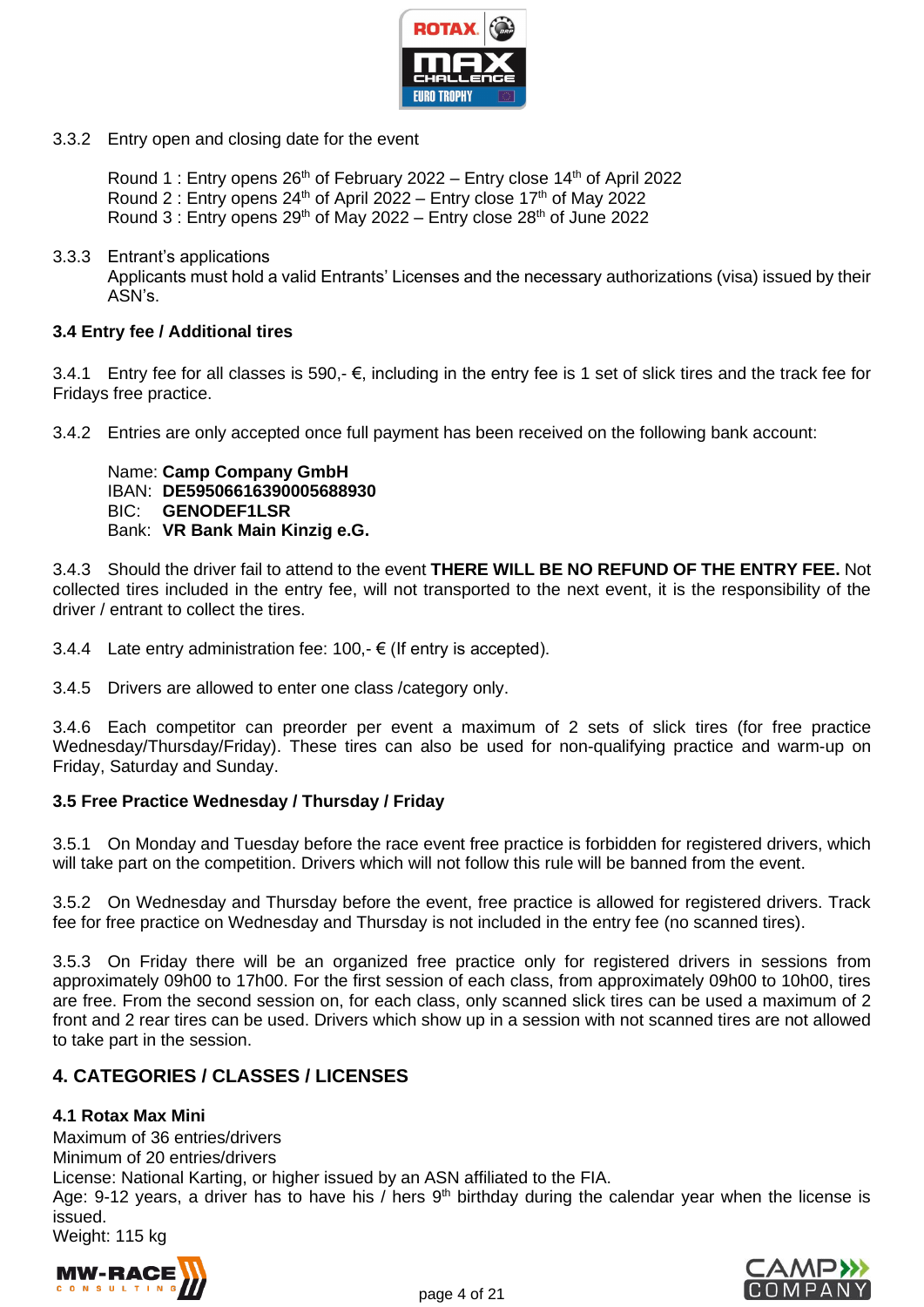

## **4.2 License Table Overview**

| <b>Class</b> | Year of Birth | Licence Grade              | Weight incl. Driver | Number of   |
|--------------|---------------|----------------------------|---------------------|-------------|
|              |               |                            |                     | Competitors |
| Mini         | 2010-2013     | National Karting or higher | Min.<br>115 kg      | Max. 36     |

#### **4.3 Mandatory Entrant License**

In order to participate in the Rotax Max Euro Trophy, applicants must hold a valid Entrant Licenses and the necessary authorizations (visas) issued by their ASNs affiliated to the FIA, valid for Karting and for the current year, entrant's licenses may not be delivered to persons who are still under age and do not have full legal capacity.

## **4.4 Mandatory Visa**

Entrants and Drivers who wish to take part in the Rotax Max Euro Trophy can only do so with the approval of their ASN. This authorization shall be given by the ASN concerned in such form, as they might deem convenient. Visa issued by their ASN affiliated to the FIA.

## **5 CHAMPIONSHIP POINTS, PRIZES AND AWARDS**

#### **5.1 Event result**

5.1.1 The event will have two equal finals (Final 1 + 2) with equal points table see below.

| Position                     |    | $\sim$<br>- | $\sqrt{2}$<br>ັ | 4  | -<br>5<br>ັ    | ⌒<br>ь |   | 8 | 9 | 10 | 11          | 12<br>. . | 13     | 14          | 15 |
|------------------------------|----|-------------|-----------------|----|----------------|--------|---|---|---|----|-------------|-----------|--------|-------------|----|
| Points<br>Final 2<br>Final 1 | 25 | 20          | 16              | 13 | $\overline{A}$ | 10     | 9 | 8 | - | 6  | -<br>∽<br>J |           | ⌒<br>ບ | $\sim$<br>- |    |

5.1.2 Drivers which will be present in the pre-grid will get points, drivers which will be disqualified of a final will get no points.

5.1.3 Trophies for the first 3 placed drivers of the event results. The event result will be the addition of points from Final 1 and Final 2, in case of ex-aequo the better position of Final 2 will be decisive.

5.1.4 Free entry fee for the Rotax Max Challenge International Trophy in Le Mans to the 1<sup>st</sup> placed driver (free entry fee for the Rotax Max Challenge International Trophy).

## **5.2 Season Ranking / Championship in all classes**

5.2.1 The final season ranking of the "Rotax Max Euro Trophy" will be the sum of the 5 best results (Finals) out of the total 6 possible results (Finals).

Should more than one driver have scored the same number of points, precedence will be given to the driver with the highest number of 1<sup>st</sup>, then 2<sup>nd</sup>, then 3<sup>rd</sup> (and so on) places obtained in the Finals. If there will be still a tie, then the better Final 2, then Final 1 in the last event will decide.

5.2.2 Season / Championship Trophies for the first 3 placed drivers:

"ROTAX MAX EURO TROPHY WINNER 2022" "ROTAX MAX EURO TROPHY 2nd OVERALL 2022" "ROTAX MAX EURO TROPHY 3rd OVERALL 2022"

5.2.3 Free Tickets / Invitation to the Rotax Max Grand Final 2022 to the 1<sup>st</sup> placed driver in the championship ranking. Rotax Max Grand Final invitation include: entry fee, fuel, supplied kart, tires, tools and tool box. All users will be responsible for any damage to the karts, tires, tools and tool box caused by them self.



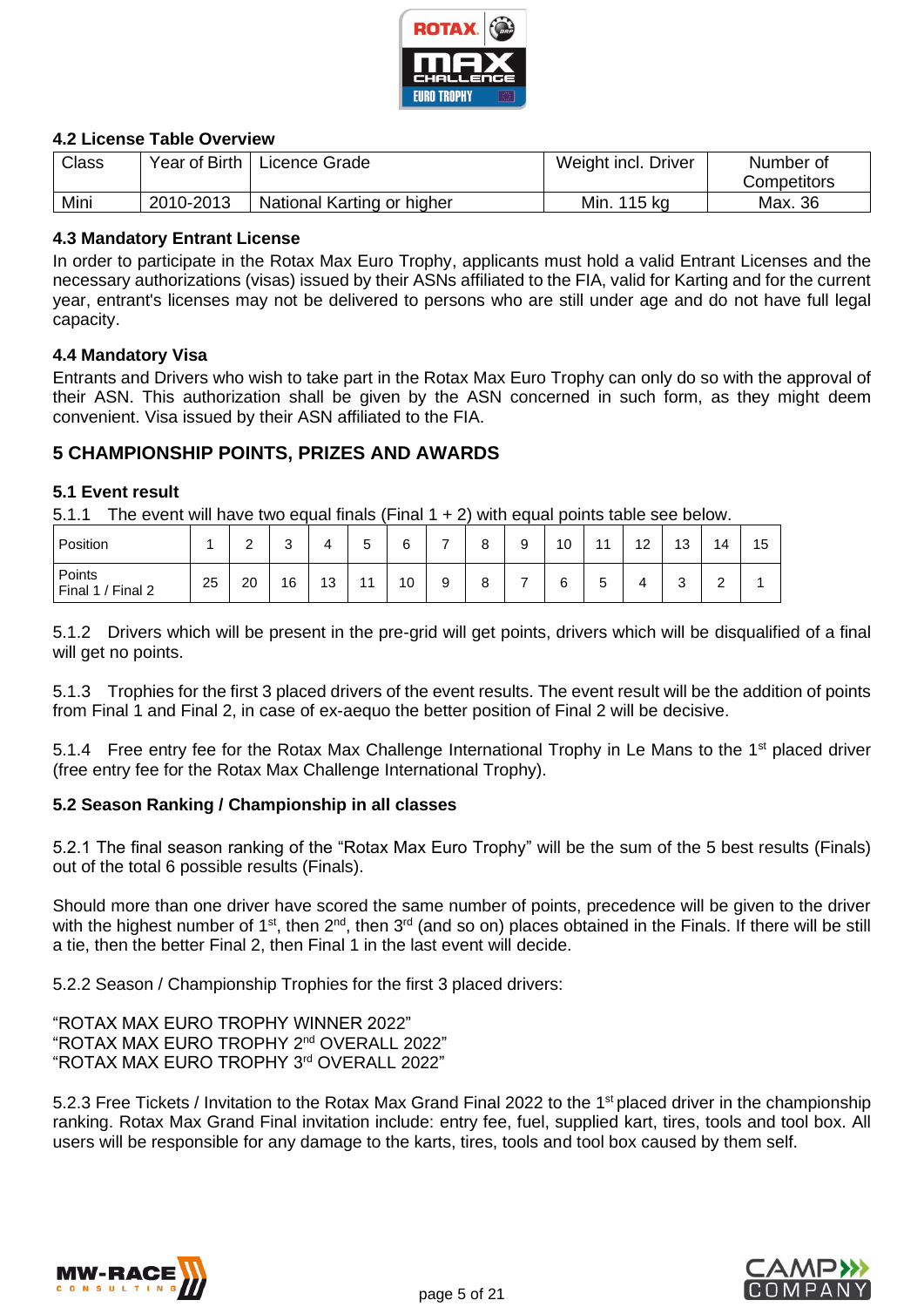

# **6 EQUIPEMENT**

## **6.1 Amount of equipment**

For all classes: 1 sealed chassis, 2 sealed engines, 1 set of slick tires, 1 set of new wet tires. All tires are parcfermé tires.

## **6.2 Tires**

Dry: Mojo C2 CIK Mini Wet: Mojo CW CIK Mini

Strictly no modifications or tire treatment are allowed. All tires will be barcode scanned and will be checked before each session (Free practice, non-qualifying practice, warm-up, qualifying heats, second chance heats and finals).

For the non-qualifying practice on Friday and the warm-up on Saturday and Sunday also scanned tires have to be used, the additional scanned practice tires from Friday's free practice can also be used. The scanned tires from Friday are not allowed to use for qualifying practice, qualifying heats, second chance heats and Finals.

Tires must be mounted according to the sense of rotation defined on the tire at all time.

Running in of wet tires on a dry track is not allowed. Wet tires may only be used if the Clerk of the Course has declared Wet Race or Wet Practice.

## **6.3 Fuel / Oil**

Only unleaded fuel 98 octane can be used. The commercial petrol station where the fuel has to be purchased will be published in the supplementary regulations, also the fuel pump number and octane amount and is compulsory.

6.3.1 The official oil which can be used at the Rotax Max Euro Trophy (no other oils are allowed):

XPS KART TEC SYNMAX, fully synthetic 2-stroke oil, KART RACING OIL, DYE

Fuel will be checked in the fuel tank with INOVA X5 led light. The LED light must show the fuel colored in green.

6.3.2 It is strictly forbidden to add any liquid and/or power-boosting chemicals in the petrol.

6.3.3 At any time the volume of the fuel in the tank must be over or equal to 1.5 liter. The scrutineer has the right to change/replace any driver's fuel at any time. In this case the fuel will be replaced with the fuel of the petrol station which is published in the supplementary regulations.

Petrol tests if necessary with independent approved testing company will be charged at 4.500,-  $\epsilon$  if the test is positive.

6.3.4 The organizer will choose the 3 best positioned drivers from each class after the ranking 'after heats' or championship standings. These drivers have to get their petrol at the described petrol station on Sunday morning and it has to be handed over to the personnel from the organizer at the petrol station. This petrol will be located at the parc fermé, the mixture of the petrol has to be done in the parc fermé with oil which is only purchased at the organizer. Only this petrol can be used un Sunday (further information : Briefing Team Managers).

## **6.4 Transponders**

6.4.1 Only MyLaps transponders are allowed, TranX2 Karting Transponder, TranX3 Karting Transponder and X2 Karting Transponder, these transponders are mandatory.



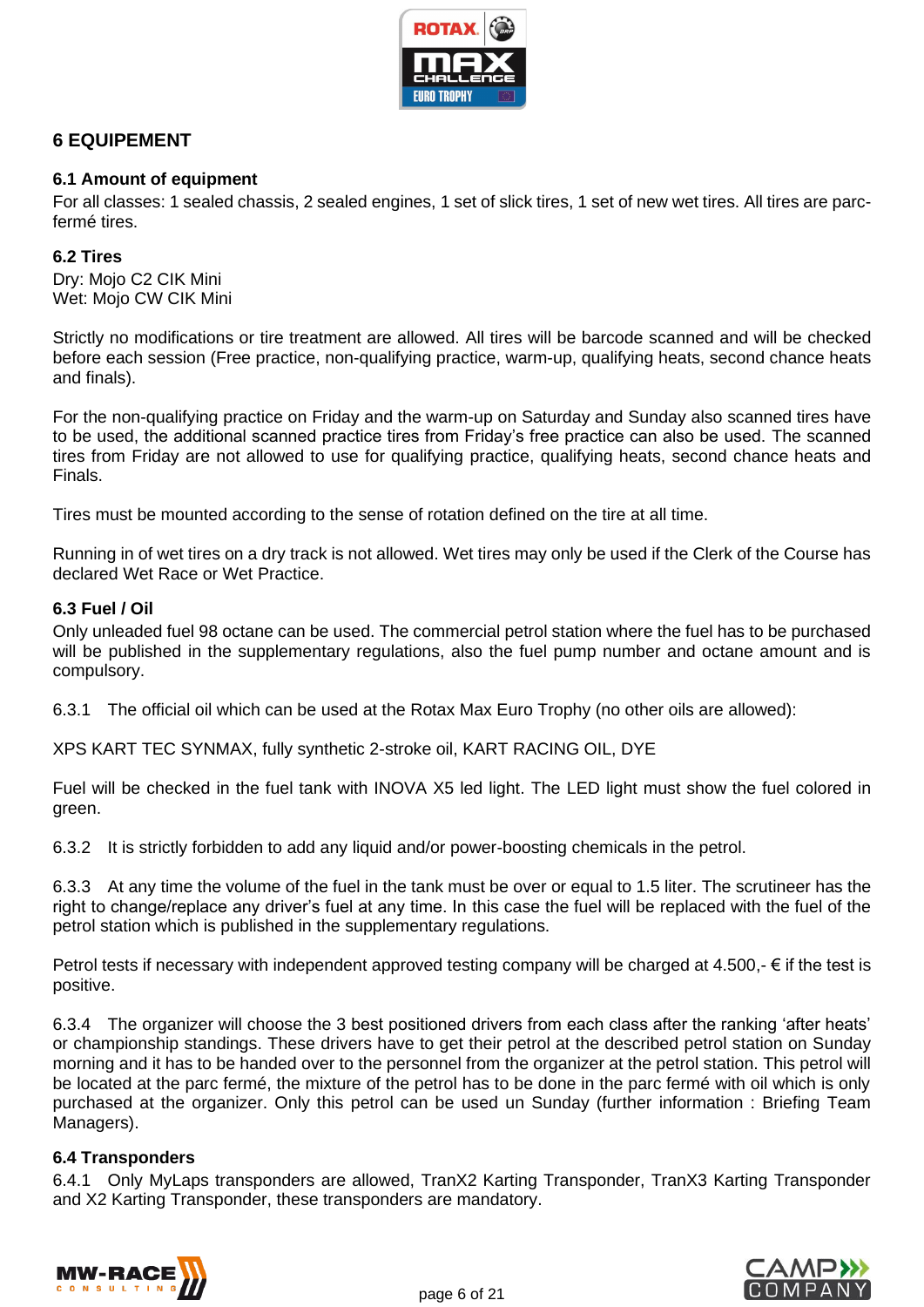

6.4.2 With the beginning of the free practice on Friday, the transponder is mandatory and has to be fixed on the lower part of the back of the kart seat. Transponder must be mounted in the original holder.

6.4.3 It is the Entrant's / Driver's responsibility to ensure the transponder is fully functional and battery charged at all times.

## **6.5 Cameras**

With the beginning of the non-qualifying practice on Friday, no cameras on the kart or helmet are allowed.

#### **6.6 Helmets / Overalls / Gloves / Boots**

Only helmets, overalls and Gloves are allowed according to FIA Karting regulations.

#### **6.7 Racing Numbers**

Racing numbers shall comply with provisions of the FIA Karting Technical Regulations yellow background and black numbers.

#### **6.8 Chassis**

For all Rotax Max Trophy meetings it is permitted to fit chassis protectors on the side and front of the chassis.The only material permitted is plastic and must be fitted so that they do not deform and become a danger to others and must satisfy the meetings scrutineers. No other material other than plastic is permitted.

#### **6.9 Gear/Sprocket**

Max Mini:

- Engine sprocket : 13t
- Rear sprocket : 80t

#### **6.10 Exhaust / Isolation matting**

The only legal isolation matting for 125 Mini Max is ROTAX part number 297985.

Each entrant has to buy a new isolation matting through the organization during registration (voucher system). During scrutineering, all mechanics have to present the equipment with a dismounted and disassembled, without isolation matting, exhaust to the scrutineers. The exhaust has to be proper and clean. The exhaust must be fitted with this new isolation matting in the presence of the scrutineer. Once the isolation matting is fitted, the exhaust will be sealed with a barcode. The racenumber of the driver will be marked on the exhaust. All exhausts stay in the parc-fermé area during the event.

## **7 EVENT / COMPETITION**

#### **7.1 General Conditions**

7.1.1 It is the entrant's responsibility to ensure that all persons concerned by his entry observe all the provisions of the code, the technical regulations and the sporting regulations. If an entrant is unable to be present in person at the event he must nominate his representative in writing. The person having charge of an entered kart during any part of an event is responsible jointly with the entrant and/or separately for ensuring that the provisions are observed.

7.1.2 Entrants must ensure that their karts comply with the conditions of conformity and safety throughout the Event.

7.1.3 The presentation of a kart for scrutineering will be deemed an implicit statement of conformity.

7.1.4 Entrants, drivers, assistants and guests must at all times wear the appropriate identification credentials which have been handed to them.

7.1.5 A race class may be cancelled if karts of fewer than twelve drivers have passed scrutineering. If no alternative formula may be found, Camp Company will study a possible solution.



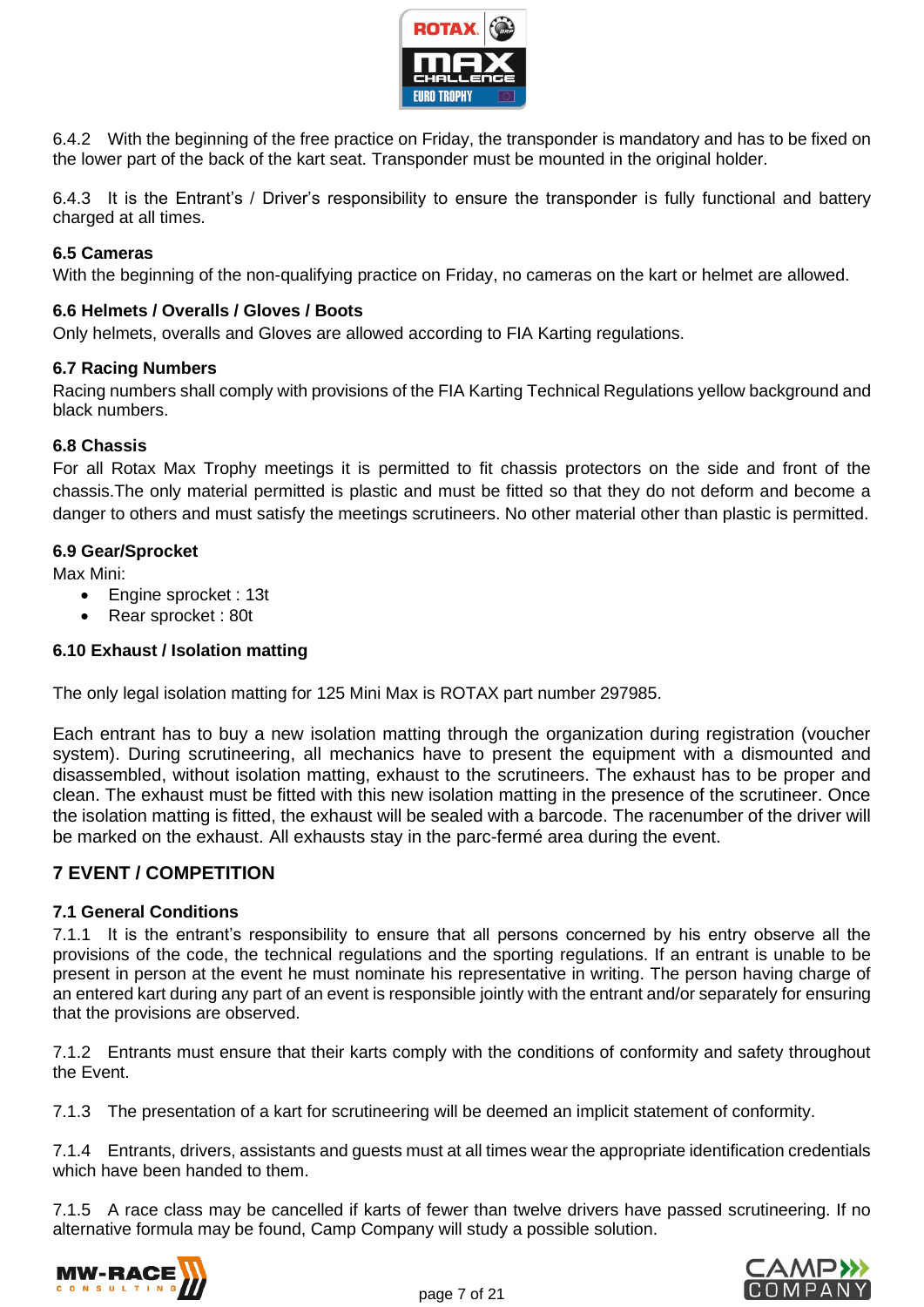

# **7.2 Sporting Checks and Scrutineering**

7.2.1 During the initial scrutineering and sporting checks, which will take place on the dates and at the locations specified in the supplementary regulations of the event, each driver and each entrant must have all required documents and information available.

7.2.2 Unless a waiver is granted by the stewards in particular circumstances, drivers and entrants who do not keep to the time limits imposed will not be allowed to take part in the event.

7.2.3 An entrant, a driver or any other person responsible for a kart may not be required to sign a discharge or any other document which has not previously been approved by the ASN hosting the event.

7.2.4 The clerk of the course or the chief medical officer may ask a driver to undergo a medical examination at any time during an Event.

7.2.5 No kart may participate from the beginning of the non-qualifying practice in an event unless it has been checked by the scrutineers.

7.2.6 At any time during an event, the scrutineers may:

- check the eligibility of the kart or of the driver's equipment (including fuel tests).

- require a kart to be dismounted by the entrant to make sure that the conditions of eligibility and conformity are fully satisfied.

- require an entrant to supply them with such parts or samples as they may deem necessary.

- require an entrant to change/replace all parts belonging to the engine (parts will be provided by the organizer).

7.2.7 Any kart which, after being passed by the scrutineers, is dismantled or modified in a way that might affect its safety or call into question its eligibility, or which is involved in an accident with similar consequences, must be re-presented for scrutineering approval.

7.2.8 The clerk of the course may require that any kart involved in an accident be stopped and checked.

7.2.9 Checks and scrutineering shall be carried out by duly appointed officials who shall also be responsible for the organization of the servicing parks and/or the Parc Fermé, and who alone are authorized to give instructions to the entrants.

7.2.10 The stewards will publish the findings of the scrutineers concerning all karts controlled and will place them at the disposal of other entrants on request. These findings will not include any specific figures except concerning fuel tests.

7.2.11 Submitting a kart to scrutineering shall be considered as an implicit statement of conformity.

7.2.12 Racing numbers and possible advertising signs shall be on the kart when the equipment is submitted to scrutineering.

7.2.13 A driver shall not be allowed to change his/her equipment after it has been identified at scrutineering.

7.2.14 At the Event, the event organizer and the stewards will control all licenses.

## **7.3 Briefings**

7.3.1 Definition: The entrant's and driver's briefing is a meeting organized by the clerk of the course for all entrants and drivers entered in the event.

7.3.2 Aim of the briefing: to remind entrants and drivers of the specific points of the supplementary regulations concerning the organization of the event; to remind them of the safety notions, either general, or specific to the circuit used; to give any clarification concerning the interpretation of the regulations.



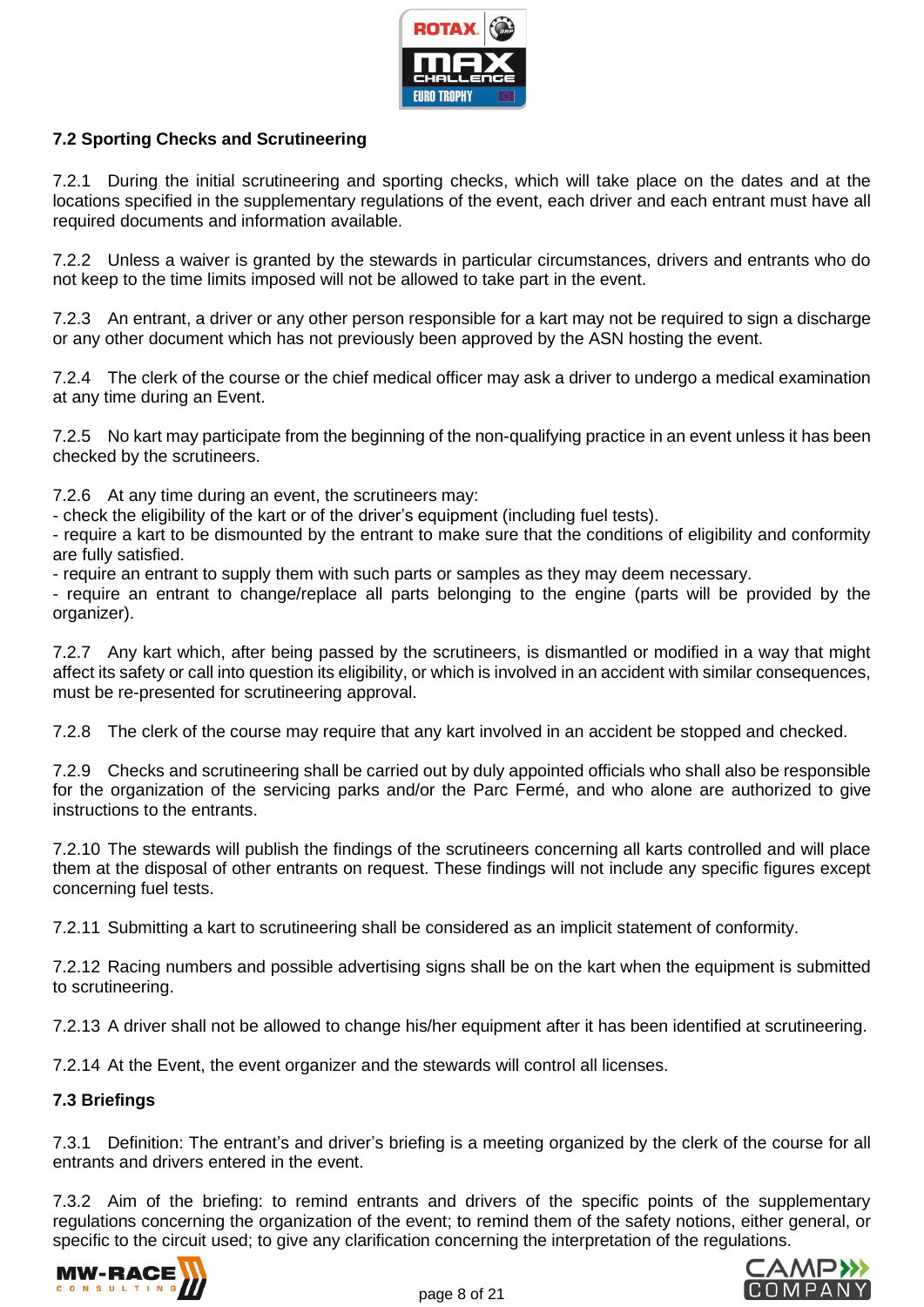

7.3.3 The time of the briefing is mentioned in the time schedule of the event. The time is considered as that of the beginning of the briefing and the entrance door and access to the briefing will be closed. The meeting shall always be held before qualifying practice or the first qualifying heat. Extra meetings may be organized if this is deemed necessary.

7.3.4 The presence of all concerned entrants and drivers is mandatory throughout the briefing. Nonpresence will result in a sanction that can go to a possible disqualification from the event. Two attendance sheets shall be signed, one by drivers and the other by entrants or entry control to be performed via electronic means.

7.3.5 Before they can be allowed to continue the meeting, a mandatory fine of 100,-  $\epsilon$  or more which must be paid to the ASN hosting the event via the stewards will be inflicted on any entrant and driver who do not attend the briefing.

## **7.4 General Safety**

7.4.1 It is strictly forbidden for drivers to drive their karts in a direction opposite that of the race, unless this is strictly necessary to remove the kart from a dangerous situation.

7.4.2 During non-qualifying practice, qualifying practice, the qualifying heats and the races of the final phase, drivers may use the track only and must at all times observe the dispositions of the code relating to driving on circuits.

7.4.3 During non-qualifying practice, qualifying practice, the qualifying heats and the races of the final phase, a kart that stops must be removed from the track as rapidly as possible in order for its presence not to constitute a danger or impede another driver. If the driver is unable to remove the kart from a dangerous position by driving it, it is the marshals' duty to help him; however, if the kart restarts as a result of such help, it will be disqualified from the classification of the qualifying practice or the race in which this help was provided. Except for medical or safety reasons, the driver must stay close to his kart until the end of non-qualifying practice, qualifying practice, the qualifying heat or the race(s) of the final phase.

7.4.4 Any repairs with tools are banned outside the repairs area. It is forbidden to take any tools and/or spare parts on board the kart. The driver can receive help only in the repairs area determined by the supplementary regulations or during the briefing.

7.4.5 Except in cases expressly provided for by the regulations or by the code, no one except the driver is authorized to touch a stopped kart unless it is in the repairs area.

7.4.6 When the track is closed by the clerk of course during and after practice and after the finish until all concerned karts, whether they are mobile or not, have arrived at the «Finish» servicing park or at the Parc Fermé, no one is allowed to access to the track, with the exception of marshals carrying out their duties and of drivers when they are driving.

7.4.7 During qualifying practice, the qualifying heats and the race(s) of the final phase, the kart may be restarted only by the driver himself, except if he restarts from the repairs area. The driver may not receive any outside help on the track during the running of an event, except in the repairs area, which he may reach only by his own means.

7.4.8 A speed limit may be imposed in the pit lane and in the repairs area during practice and the formation laps. Any driver breaking this speed limit will be imposed a penalty provided for in the regulations or the code.

7.4.9 If a driver is faced with mechanical problems during practice, the qualifying heats or the race(s) of the final phase, he must evacuate the track as soon as possible for safety reasons.

7.4.10 If a driver is involved in a collision, he must not leave the circuit without the stewards' agreement.

7.4.11 No driver may leave the repairs area without having been invited to do so by marshals.



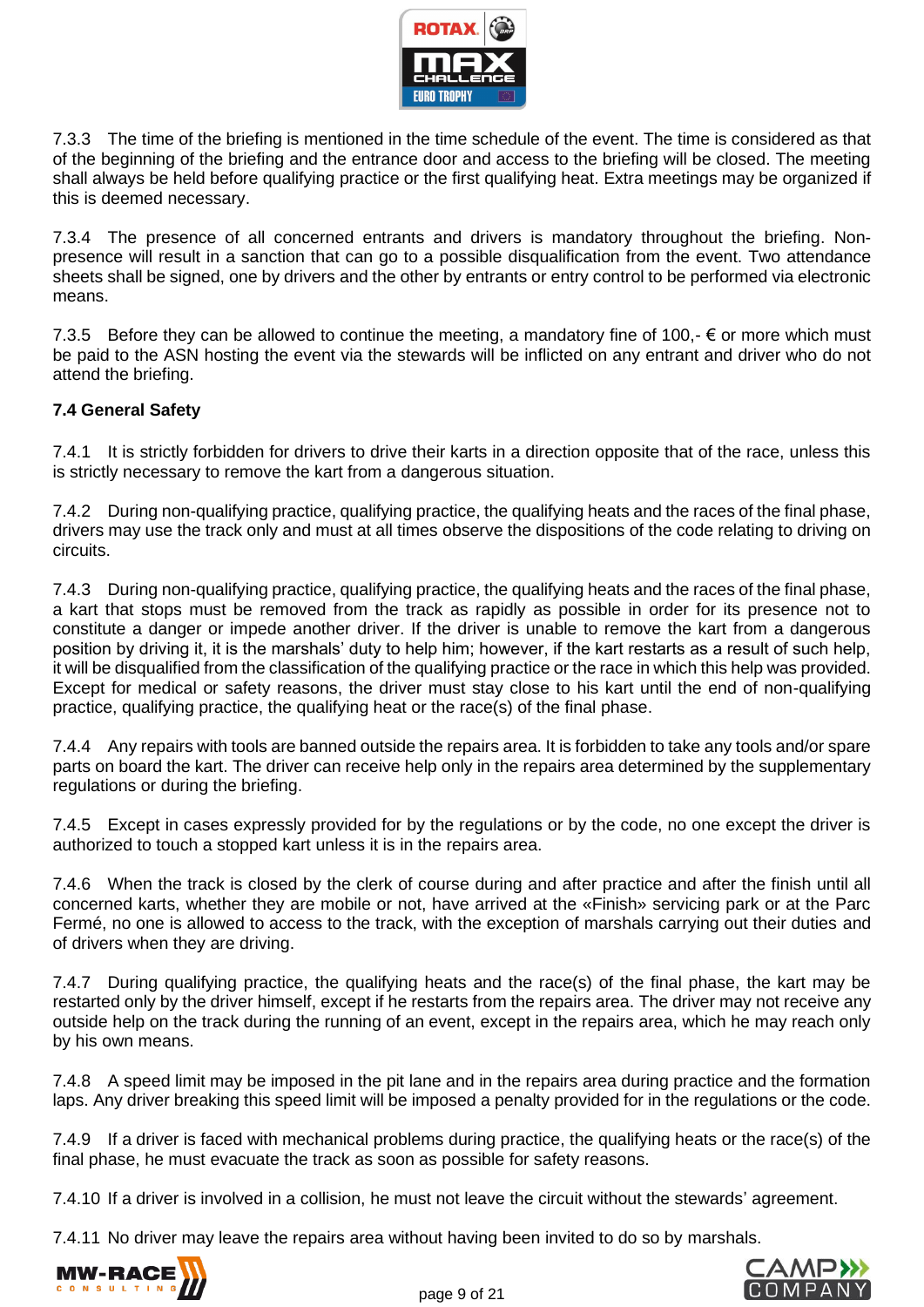

7.4.12 Official instructions will be transmitted to the drivers by means of the signals provided for in the code. Entrants must not use flags similar to these ones in any way whatever.

7.4.13 Any driver who intends to leave the track, to return to the servicing park or to stop in the repairs area shall demonstrate his intention in due time and shall ensure that he may do so safely.

7.4.14 During the event and at the order of the clerk of the course a driver who breaches the technical regulations, except during the final lap, must stop in the repairs area and remedy the breach before rejoining the track.

7.4.15 When they participate in non-qualifying or qualifying practice, in the qualifying heats or the races of the final phase, Drivers must at all times wear the full equipment defined in the FIA Karting Technical Regulations.

7.4.16 The organizer undertakes to have on the track all safety devices provided for meetings in appendix 2 to the International Karting Regulations, from the beginning of non-qualifying practice until the end of the event.

7.4.17 In the case of a «wet race / practice» (conditions signaled by means of a panel by the clerk of the course), the choice of tires will be left to the appreciation of the drivers, the clerk of the course reserving the right to use the black flag if he deems that a driver's kart is fitted with the wrong set of tires and that the driver is too slow and dangerous for other drivers.

## **7.5 Number of karts allowed on the track**

The number of karts allowed on the track is – unless homologated differently – limited to 36 for final phase races, 36 for qualifying practice and the qualifying heats and 51 for non-qualifying practice / warm up.

## **7.6 Code of driving conduct on kart circuits**

#### 7.6.1 Observance of signals:

The instructions detailed in the FIA Karting General Prescriptions and in the FIA Karting Circuit Regulations are deemed to be part of this code of driving conduct. All drivers must be thoroughly acquainted with them.

## 7.6.2 Overtaking:

A) During a race, a kart alone on the track may use the full width of the said track. However, as soon as it is caught up by a kart which is either temporarily or constantly faster, the driver is not allowed to swing from

one side to the other or make a move sideways in order to prevent a legal overtaking maneuver when the other competitor is already by his side. He shall give the other kart the right of way in order to allow for passing.

B) If the driver who has been caught does not seem to notice that another driver wants to overtake him, the flag marshal(s) will give a warning by waving the blue flag to indicate that another competitor wants to overtake. Any driver who does not take notice of the blue flag may be penalized by the stewards. Systematic or repeated offences may result in the disqualification of the offender from the race.

C) Curves, as well as the approach and exit zones thereof, may be negotiated by the drivers in any way they wish, within the limits of the track. Overtaking, according to the circumstances, may be done either on the right or on the left. However, maneuvers liable to hinder other drivers such as premature or dangerous changes of direction, more than one change of direction, deliberate crowding of karts towards the inside or the outside of the curve or any other dangerous change of direction, are strictly prohibited and shall be penalized, according to the importance and repetition of the offences, by penalties ranging from a fine to the disqualification from the race. The repetition of dangerous driving, even involuntary, may result in the disqualification from the race.

D) Any obstructive maneuver carried out by one or several drivers, either having common interests or not, is prohibited. The persistent driving abreast of several karts, as well as fan-shaped arrangement, is authorized only if there is not another kart trying to overtake. Otherwise the blue flag will be waved.



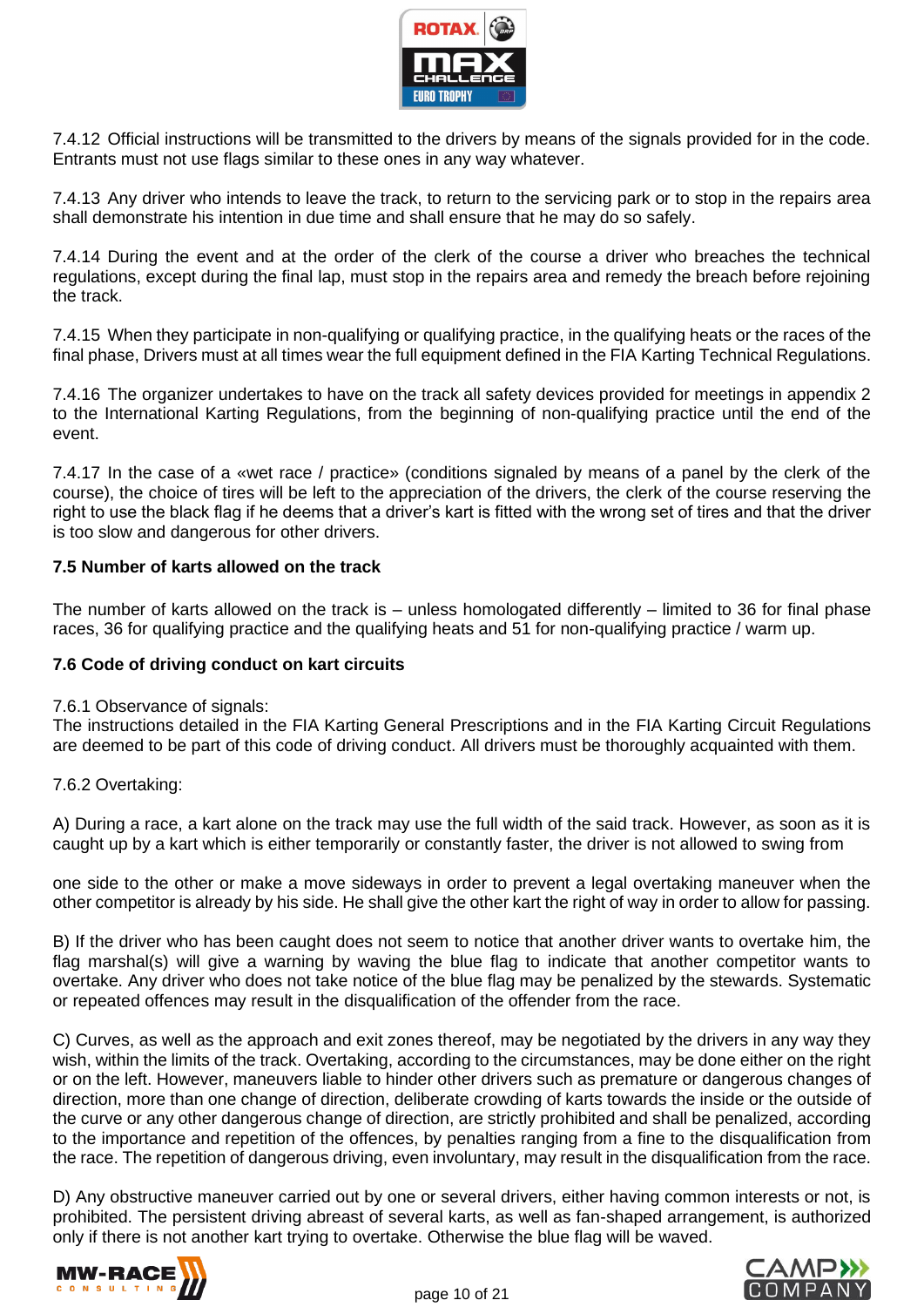

E) The penalty inflicted for ignoring the blue flag will also be applied to the drivers who obstruct part of the track and shall be more severe in the case of systematic obstruction, thus ranging from a fine to the disqualification from the race. The same penalty shall be applied to drivers who swing from one side of the track to the other in order to prevent other competitors from overtaking.

F) The repetition of serious mistakes or the appearance of a lack of control over the kart (such as leaving the track) may entail the disqualification of the drivers concerned.

G) The race track alone shall be used by the drivers during the race.

H) Contacts / collisions (during the race, declaration lap included): sanctions may be imposed on a driver who pushes another driver.

7.6.3 Stopping of a kart during the race:

A) The driver of any kart leaving the race shall signal this intention in good time and is responsible for ensuring that the maneuver is carried out safely and as near as possible to the point of exit.

B) Should a driver be compelled to stop his/her kart, either involuntarily or for any other reason, the kart shall be moved off the track as soon as possible so that its presence does not constitute a danger or prevent the normal running of the race. If the driver is not able to move the kart out of the potentially dangerous position, it is the duty of the marshals or other officials to help.

C) Any replenishment carried out on the track itself is prohibited, and will entail immediate disqualification.

D) Apart from the driver – and, in exceptional cases, the competent officials – nobody is allowed to touch a stopped kart under penalty of its disqualification from the race.

E) Pushing a kart along the track or pushing it across the finish line is not allowed, and will entail immediate disqualification.

F) Any kart abandoned on the circuit by its driver, even temporarily, shall be considered as withdrawn from the race. A kart left temporarily by its driver whilst a race is suspended will not be considered abandoned.

7.6.4 Entrance to the pits (or repairs area or servicing parks):

A) The so-called «deceleration zone» is a part of the pits area.

B) During the practice sessions and the race, access to the pits or to the repairs area is allowed only through the deceleration zone. The penalty for a breach of this rule shall be disqualification from the race.

C) Any driver intending to leave the track or to enter the pits or the servicing park or the repairs area shall signal his intention in good time and make sure that it is safe to do so.

D) Except in cases of force majeure (accepted as such by the stewards of the meeting), the crossing, in any direction, of the line separating the deceleration zone and the track is prohibited.

E) Except in cases of force majeure (accepted as such by the stewards of the meeting), any line painted on the track at the pit exit or the repairs area for the purpose of separating karts leaving the pits or the repair area from those on the track must not be crossed by any part of a kart leaving the pits.

# **7.7 Running of the event**

The event will comprise non-qualifying practice, qualifying practice, qualifying heats, final heats as a minimum.



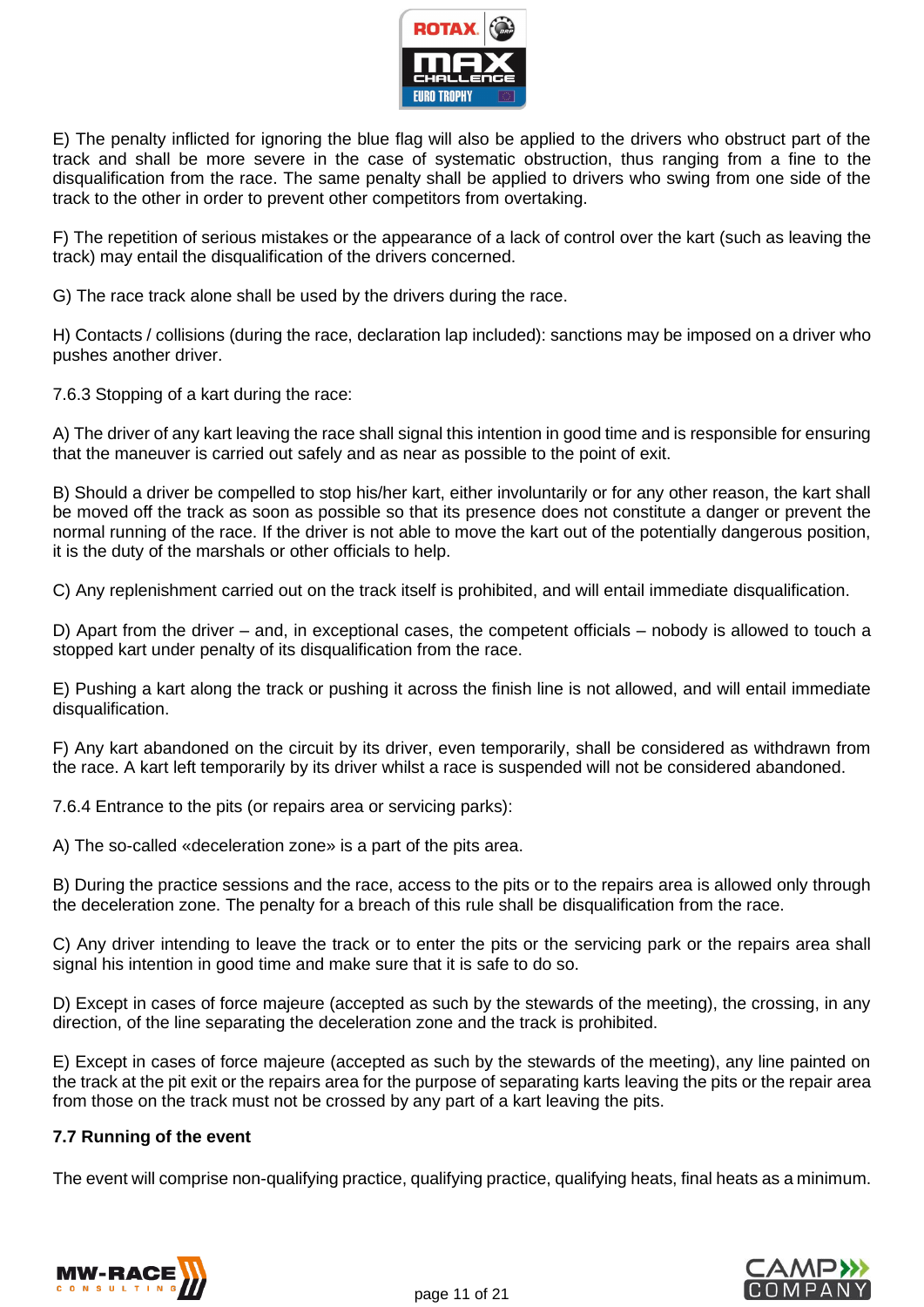

# **A) Non-qualifying practice**

The time schedule of the event provides 1 non-qualifying practice (7 minutes duration) for each category. They are reserved for those drivers having passed the sporting checks and scrutineering.

If the number of drivers is less than 30 it will be done in one group, otherwise it will be divided in 2 groups odd and even numbers. The use of transponders is mandatory as from the beginning of the non-qualifying practice.

## **B) Qualifying practice**

Duration of the qualifying practice will be 5 Minutes, only drivers who have passed scrutineering can participate. After 1 minute of the beginning of the qualifying practice, all karts must have left the pre-grid area. Competitors who fail to do so cannot take part in the qualifying practice.

If the number of drivers is less than 30 it will be done in one group, otherwise it will be divided in 2 groups raffled by electronic lotto (group 1 and group2).

The use of transponders is mandatory.

During each session, drivers will take the start when they choose. Any driver having crossed the line drawn at the exit of the start area will be considered as being a starter and his lap time will be taken into account, whatever the circumstances. Any lap fully covered is timed. The time retained is that of the best lap covered during the session. Any ties will be decided by the 2nd best time set by each driver, and so on in the case of further ties.

The final classification of qualifying practice will be drawn up as follows:

## **If there is only one group**

The grid will be drawn up in the order of the fastest time achieved by each driver.

## **If there are two groups (equal or more than 30 Drivers)**

The classification will be determined as follows (no combined qualifying):

- $\bullet$  1<sup>st</sup> place goes to the fastest time of the 1<sup>st</sup> group (fastest time overall, faster group)
- $\bullet$  2<sup>nd</sup> place goes to the fastest time of the 2<sup>nd</sup> group (slower group)
- $\bullet$  3<sup>rd</sup> place goes to the 2<sup>nd</sup> fastest of the 1<sup>st</sup> group (faster group)
- $\bullet$  4<sup>th</sup> place goes to the 2<sup>nd</sup> fastest time of the 2<sup>nd</sup> group (slower group)
- $\bullet$  5<sup>th</sup> place goes to the 3<sup>rd</sup> fastest time of the 1<sup>st</sup> group (faster group)
- $\bullet$  6<sup>th</sup> place goes to the 3<sup>rd</sup> fastest time of the 2<sup>nd</sup> group (slower group)
- and so on.

If no time is taken into account for a driver, he/she will take the start at the end of the grid. If several drivers are in that situation, their starting position will be decided by drawing lots. Pushers are not allowed to help drivers once they have crossed the line drawn at the exit of the start area.

DNS competitors will be placed in front of EXC competitors.

If a driver stops in the repair area or in the servicing park, it will be final.

He/she shall not be allowed to start again.

# **C) Qualifying heats**

Three qualifying heats will be run with all the drivers. The starting grid of each of the three heats will be established on the basis of the results of the qualifying practice.

Points will be awarded as follows:

- $\bullet$  1<sup>st</sup> place : 0 points
- $2<sup>nd</sup>$  place : 2 points
- 3<sup>rd</sup> place : 3 points
- $\bullet$  4<sup>th</sup> place : 4 points
- and so on

If a driver does not take the start (not present in the pre-grid area with his kart) in a qualifying heat, he will receive a number of points equal to the number of participants plus 1.



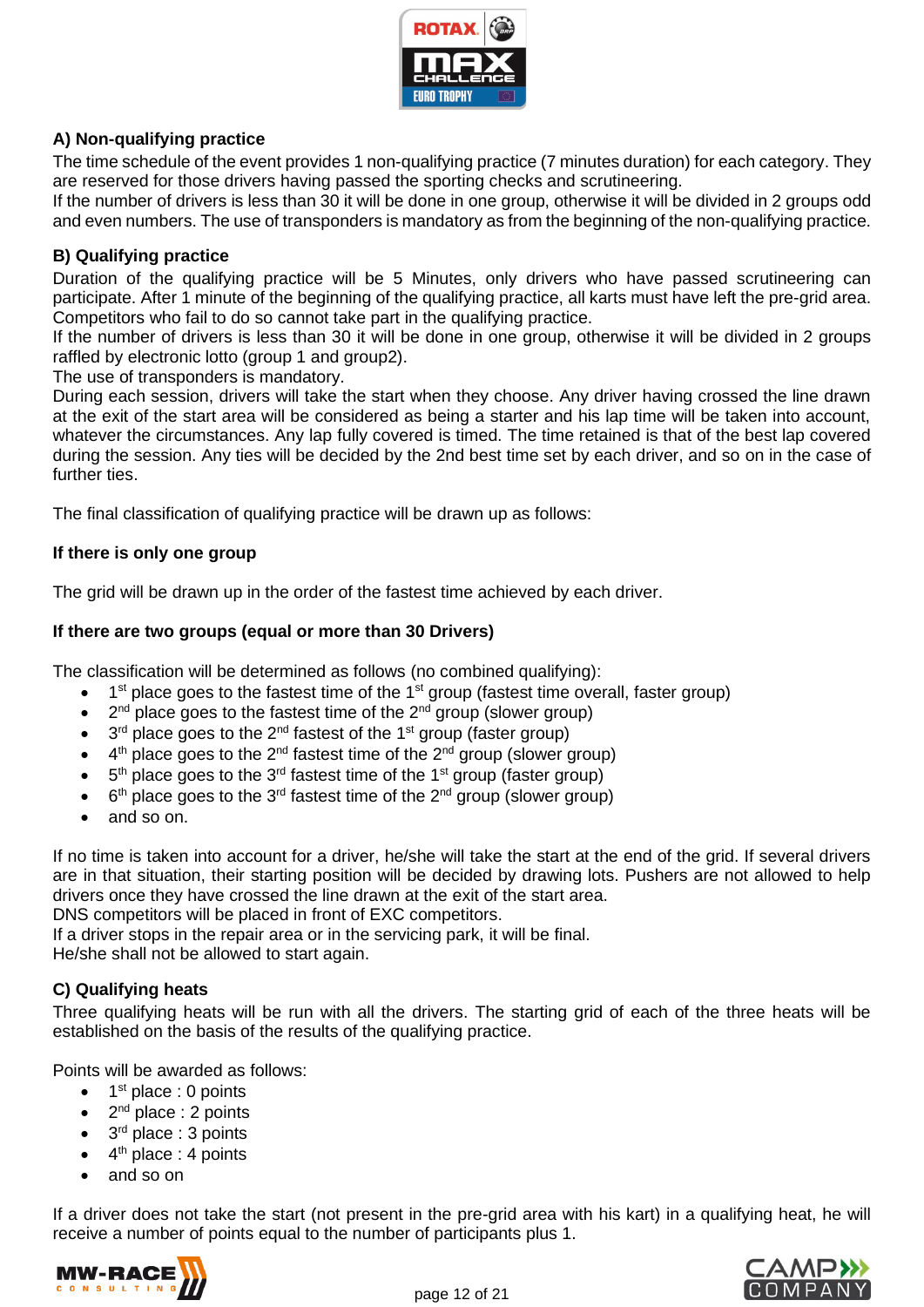

If a driver has been black-flagged or disqualified, he will receive a number of points equal to the number of participants of groups plus 2.

Any driver who has not covered all the laps scheduled, even if he has not finished the qualifying heat, will be classified according the number of laps he has completed.

## **D) Ranking after heats**

At the end of the qualifying heats will be done "A RANKING AFTER HEATS". The ranking is the sum of the qualifying heats points and sorted on least points, in case of an ex-aequo the better position from the qualifying practice will be decisive.

#### **E) Final 1**

36 Drivers are qualified from "Ranking after heats".

Duration of Final 1: 11 minutes + 1 lap

| Position       |    | $\sqrt{2}$<br>- | $\sim$<br>ບ | 4  | -<br>∽<br>J    | 6  | ⇁ | 8 | 9 | 10 | 44          | 12 | 13          | 14     | 15 |
|----------------|----|-----------------|-------------|----|----------------|----|---|---|---|----|-------------|----|-------------|--------|----|
| Points Final 1 | 25 | 20              | 16          | 13 | $\overline{A}$ | 10 | 9 | 8 | ⇁ | 6  | -<br>∽<br>ັ | 4  | $\sim$<br>J | ⌒<br>- |    |

Drivers with kart which will be present in the pre-grid will be counted as started and get points, drivers which will be disqualified of a final will get no points.

Any driver who has not covered all the laps scheduled, even if he has not finished the Final 1, will be classified according to the number of laps he has actually completed.

The Final 1 finishing order determines the start position for the Final 2.

# **F) Final 2**

36 Drivers are qualified from Final 1

Duration of Final 2: 11 minutes + 1 lap

| Position       |    | ⌒<br><u>.</u> | ⌒<br>ບ |    | -<br>∽<br>ັ    | 6  | - | Ω<br>o        | a<br>ັ | 10 | $\overline{44}$ | $\sqrt{2}$<br>ΙZ | 12<br>ιJ        | 14          | 15 |
|----------------|----|---------------|--------|----|----------------|----|---|---------------|--------|----|-----------------|------------------|-----------------|-------------|----|
| Points Final 2 | 25 | 20            | 16     | 13 | $\overline{A}$ | 10 | 9 | $\Omega$<br>O | -      | 6  | -<br>∽<br>ັ     | 4                | $\sqrt{2}$<br>ບ | $\sim$<br>- |    |

Drivers with kart which will be present in the pre-grid will be counted as started and get points, drivers which will be disqualified of a final will get no points.

Any driver who has not covered all the laps scheduled, even if he has not finished the Final 2, will be classified according to the number of laps he has actually completed.

## **7.8 Starting Grids (on pre-grid, qualifying heats, prefinal heats and final races)**

FIA Karting International Sporting Code, FIA Karting General Prescriptions Article 2.19

A) At the end of the final qualifying practice session, the list of qualified drivers as well as the starting grids will be officially published.

B) Only these drivers will be allowed to take the start of the qualifying heats, prefinal heats and of the final phase.



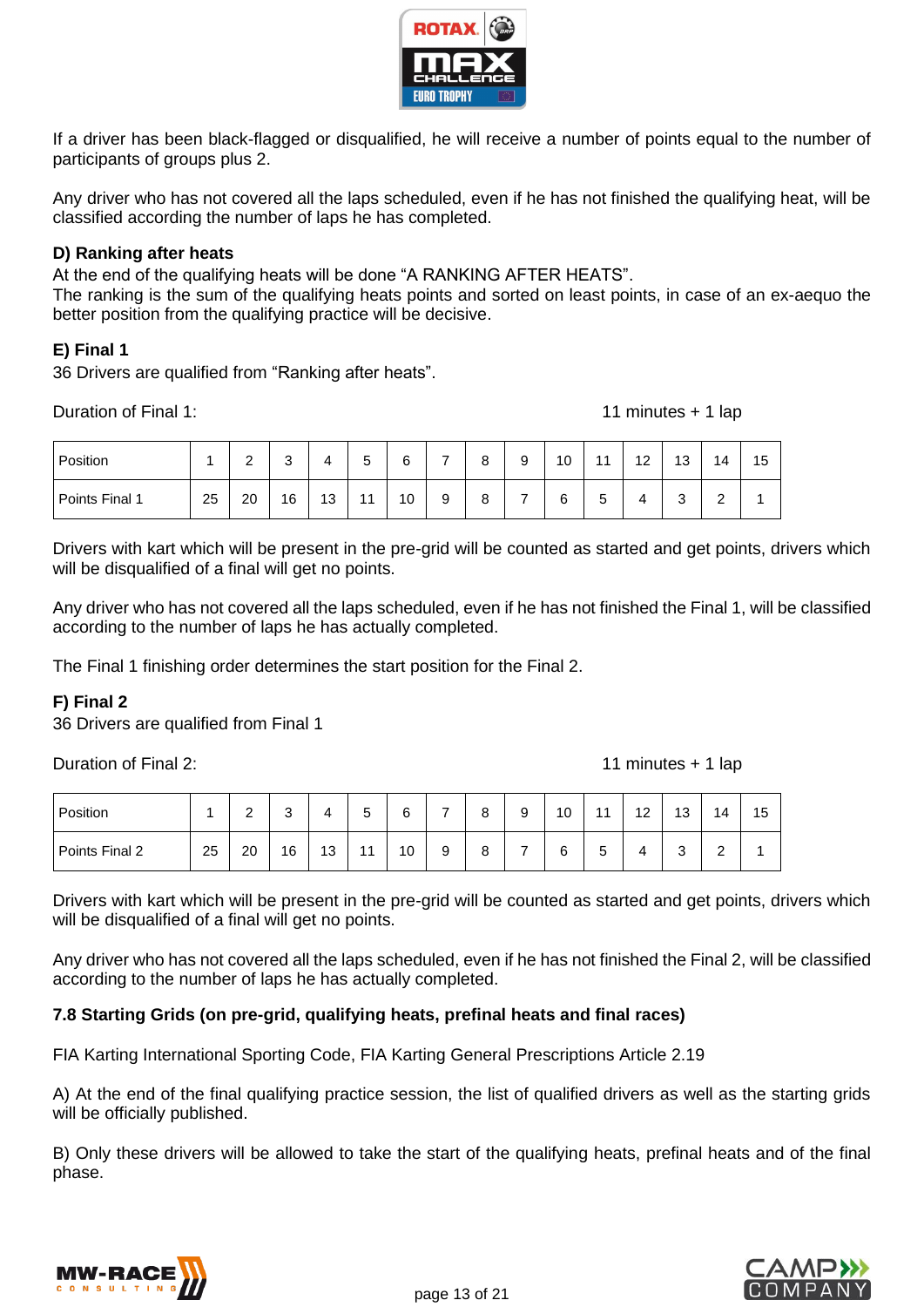

C) Any entrant whose kart(s) is (are) unable to take the start for any reason whatsoever or who has good reasons to believe that his/her kart(s) will not be ready to take the start must inform the official in charge of the assembly area, who will advise the clerk of the course as soon as he has the opportunity.

D) The grids will be drawn up in accordance with the fastest time achieved by each driver, taking into account the qualifying practice session. Should one or several drivers achieve the same time, the tie will be settled on the basis of their second-best time, and so on.

E) The pole position driver of each grid will have the choice of the pole position (on the left or right side of the track), providing that he advises the clerk of the course as soon as he reaches the assembly area. This choice will only modify the first row, to the exclusion of the others. Failing this, the pole position driver of each grid will take the start of the race from the grid position which was the pole position the previous year or, if it is a new circuit, on that which was designated as such by FIA Karting, or designated in the supplementary regulations of the event.

F) Access to the assembly area from the servicing park will end as stated in the official time table. Any kart which has not taken its position on the pre-grid at that moment shall not be allowed to do so, except under exceptional circumstances left to the appreciation of the clerk of the course.

The karts placed on the pre-grid must be ready to race; it is strictly forbidden to carry out any work, adjustment and/or setup on the kart on the pre-grid, with the exception of tire pressures, which can be adjusted by the driver or his/her mechanic and by using his/her own means (tire pressure gauge), tyre pressure adjustment must stop without delay when the "3 minutes" board is shown and an audible sign is given, at this time the mechanic must leave the assembly area immediately. See also art. 7.17.

G) Karts on the assembly area are prohibited to return to servicing park, except under exceptional circumstances left to the appreciation of the clerk of the course. It is prohibited to bring a second set of tires to the assembly area.

Definition of assembly area:

- The area between the track and start servicing park

(where the Karts are lined up to start the formation lap).

- The area/walk way to starting line.
- Starting line if used.

H) The mechanics will have to clear the assembly area three minutes before the time scheduled for the start of the race. If a driver is unable to start from the assembly area after the display of the green flag and/or light and if he requests the intervention of a mechanic, he will be authorized to leave the assembly area only on the orders of a marshal and he will take the start from the back of the formation when the start at the start/finish line is given, respective of the number of formation laps. No additional time will be allowed to a driver who has not respected these instructions.

I) Any driver who is present, with his/her kart, on the pre-grid within the time limit will be considered as a starter.

# **7.9 Starting grid procedure on the track**

In certain circumstances, the karts will have to be placed on the grid on the track, it is the specific procedure below which is applied.

A) Access to the assembly area from the servicing park will end as stated in the official time table. Any kart which is not on the pre-grid at that moment shall not be allowed to do so, except under exceptional circumstances left to the appreciation of the clerk of the course. The karts (on the trolley) placed in the pregrid must be ready to race; it is strictly forbidden to carry out any work, adjustment and/or set-up on the kart, with the exception of tire pressures, which can be adjusted by the driver or his/her mechanic and by using his/her own means (tire pressure gauge). See also art. 7.17.



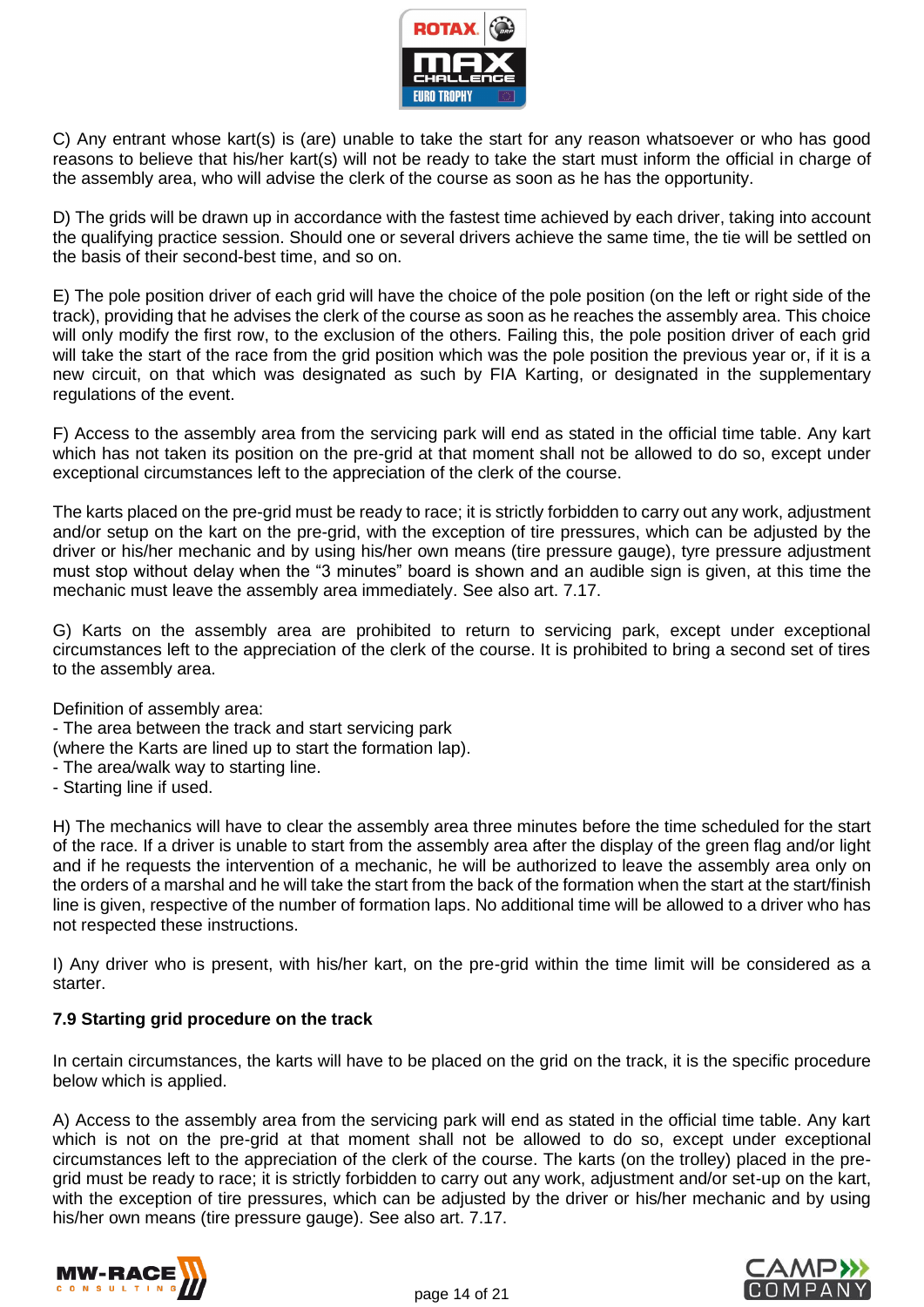

B) Once the gate is closed (servicing park to assembly area) each driver with his kart placed on a trolley and pushed by his "A" mechanic will leave the assembly area to take up their positions on the starting grid for the race. From this point, karts must be ready to race; any further work, adjustment and/or set up on the kart (with the exception of tyre pressures) are strictly forbidden. Tire pressure adjustment must stop without delay after the "3 minutes"-board followed by the audible sign, at this time the mechanic must leave the assembly area immediately. See also art. 7.17.

C) When the "3 minutes"-signal is shown, along with a "CLEAR THE TRACK" board, all karts must be ready and laid down on the track. At this time, the mechanics will leave the grid to go to the assembly area with the trolleys of the karts. Interviews may no longer take place once the "3 minutes"-board has been shown. Everybody except Drivers and Officials must leave the grid.

D) "30-seconds"-signal/light: 30 seconds after this signal, the green flag and/or light will be shown at the front of the grid to indicate that the karts must begin a formation lap, keeping to the order of the starting grid and in conformity with the FIA Karting general prescriptions.

E) Should a driver require assistance after the "30-seconds"-signal, he or she must indicate this to the marshals and, once the other karts have left the grid, it will be pushed to the assembly area, and the mechanic may assist on the kart. In this case, marshals with yellow flags will stand beside the kart (or karts) concerned to warn the drivers on the formation lap.

Marshals will be instructed to push any kart remaining on the grid after the start of the formation lap to the assembly area immediately.

If a driver starts from the assembly area after the intervention of a mechanic, he will be authorized to do so only on the orders of a marshal, and he will take the start from the back of the formation, irrespective of the number of formation laps and his/hers' position. See also art. 7.17.

# **7.10 Start delayed**

If the clerk of the course considers of safety reasons that the start must be delayed, the following procedure will take place.

A) A time will be given where change can be made.

B) Entrants/drivers outside this time will not be able to enter the race.

C) By tire change:

- The width of the rear and front wheel may be adjusted but must conform to the FIA Karting Technical **Regulations** 

- No other modifications and/or changes are permitted.

## **7.11 Starting procedure**

A) The start signal shall be given by means of lights.

B) The start will be of the «rolling» type. The regulations for "Rolling start for karts with clutches and without gearbox" of the FIA Karting general regulations apply. The grid being constituted of two lines of karts.

C) The Organizer following a decision of the Stewards has the right to change starting procedure from "Rolling Start" to "Standing Start" or "One Line Rolling Start" with Slow Boards. (SC in car racing)

D) Two 2-meter wide lanes bordered by white lines will be painted over the 110 meters leading to the start line. A yellow line shall be painted 25 m ahead of the start line.

E) As soon as the clerk of the course indicates with the green flag that the karts may take the start, the drivers are «at the orders of the clerk of the course» and may no longer receive any outside help. Any driver who has not placed himself at the orders of the clerk of the course in time with his kart in working order will be allowed to leave the assembly area only at the orders of the clerk of the course or of the officer in charge of the assembly area.



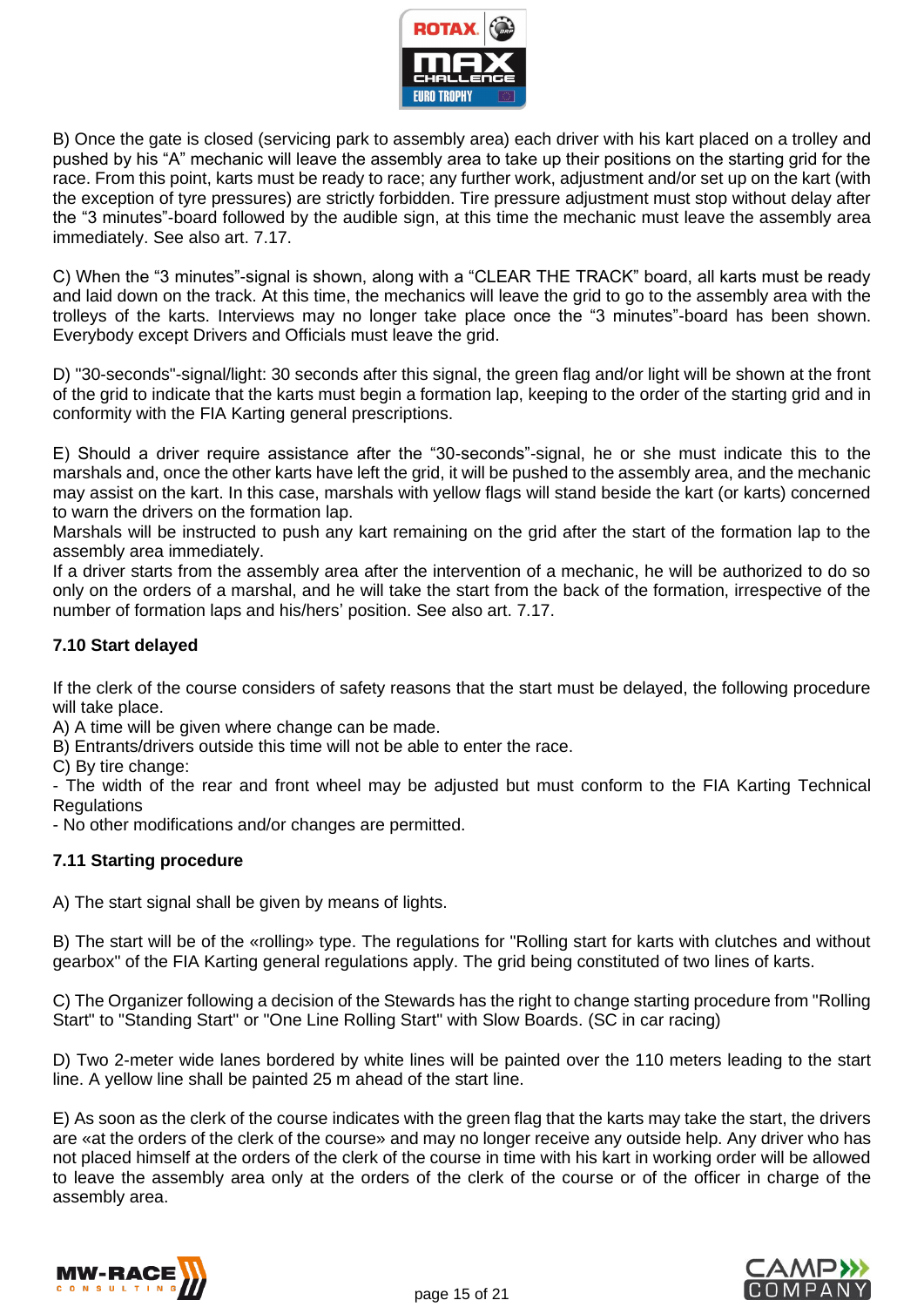

F) Karts will cover one warm up lap and one formation lap (total 2 laps) before the start may be given. It is forbidden to overtake another driver under pain of a penalty inflicted by the stewards (10 seconds or disqualification from the heat). If a driver stops for any reason during the formation lap, he will not be allowed to try and start again before he has been passed by the whole field. He shall start again from the back of the formation. Should he try to start ahead of the field in the hope that the leading drivers overtake him, he would be shown the black flag and be disqualified from that race.

G) Driver who is delayed will have the possibility of regaining his grid position only if this maneuver does not impede other drivers and in all cases before having reached the red line which will be materialized on the track, equipped with a time keeping loop and indicated by the race director or the clerk of the course at the briefing. It is forbidden to use any course other than the track used during the race to regain his start position.

H) If the clerk of the course considers that a driver has been immobilized as a result of another driver's mistake, the clerk of the course may stop the formation lap and start again the starting procedure on the basis of the original grid or allow the impeded driver to regain his position.

I) The Clerk of the Course will give the start as soon as he is satisfied with the formation.

J) At the end of the formation lap, drivers will go at slow speed towards the start line assembled in two lines of karts. During the approach stage, the red light will be on. No karts may accelerate before the red lights have been switched off. Karts must maintain their position until the start signal is given. If the clerk of the course is satisfied with the formation he will give the start by switching off the red lights. If he is not satisfied with the procedure, he will switch on the orange light, which means that an extra formation lap must be covered. Should the engine of a driver stop during formation lap, an official or mechanic nominated to carry out that task may restart him as soon as he/she has been passed by the entire field. He may then rejoin at the back of the formation and must not try to regain his grid position. If the kart cannot be started, then it must be removed from the track to a place of safety. Similarly should a driver fall behind the entire field without stopping, he must remain at the rear for the start and must not attempt to regain his position.

K) In the case of repeated false starts or incidents during the formation lap(s), the clerk of the course, acting as a judge of fact, may stop the starting procedure by means of the red flag and inform the stewards, who will be entitled to inflict on the offending drivers a penalty according to the FIA Karting General Prescriptions. A new procedure will begin either immediately or within 30 minutes, according to the circumstances. The starting grid will be the same as for the initial procedure. All the drivers present in the starting area or in repair area before the procedure was stopped will be allowed to take the start of the new formation lap.

L) Any attempts to jump the start or delay it and any karts leaving the lane before the lights are switched off shall be sanctioned according to the FIA Karting General Prescriptions.

M) A jump start will be deemed to have occurred when a driver crosses the start line ahead of his prescribed grid position at the start of the race. This is recorded by the timing system, and the official timekeepers who act as judges of fact and will determine if a jump start has been committed. The penalty refers to the FIA Karting General Prescription.

N) As soon as the start has been given, racing conditions are applied and, irrelevant of the position of a kart on the track, it is forbidden to give it any assistance, except for parking it to a safe location.

O) The stewards may use any video or electronic system likely to help them to take a decision. The steward's decisions may supersede those taken by judges of fact. Any infringement to the provisions of the code or of these sporting regulations relating to the starting procedure may entail the disqualification of the kart and of the driver concerned from the event.

## **7.12 Stopping a race**

A) Should it become necessary to stop the race or practice because the circuit is blocked by an accident or because weather or other conditions make it dangerous to continue, the clerk of the course shall order a red flag to be shown on the line. Simultaneously, red flags will be shown at marshal's posts provided with these



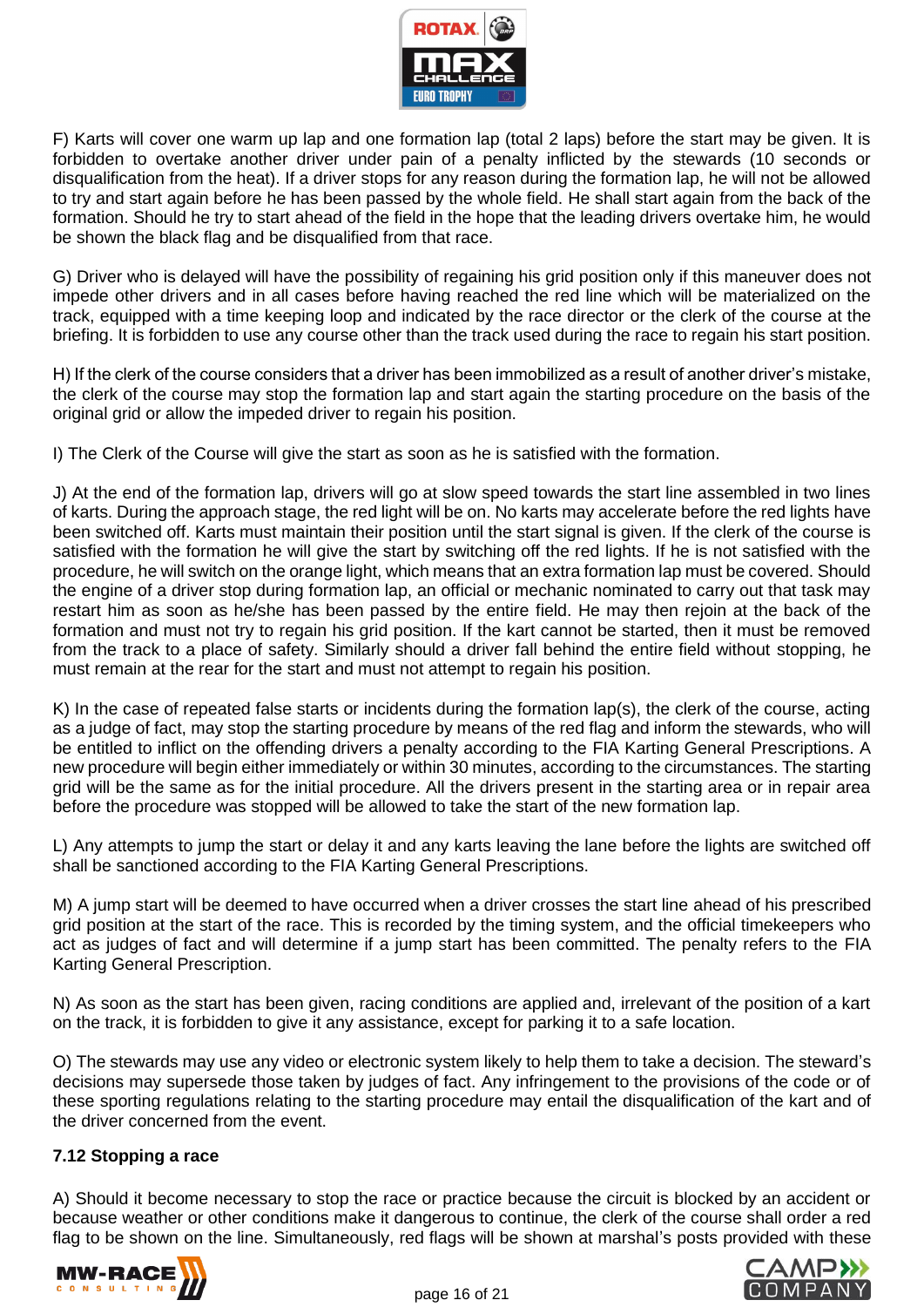

flags. The decision to stop the race or practice may be taken only by the clerk of the course (or, if he had to leave, by his deputy). If the signal to stop racing is given:

**Case A**: during practice, all karts shall immediately reduce speed and go back slowly to the «Finish» servicing park, and all karts abandoned on the track shall be removed.

**Case B**: during the qualifying heats, all karts will immediately reduce their speed and go to the «Finish» servicing park entrance or stop on the track at the place designated during the briefing, considering that: - the classification of the race will be the classification at the end of the

lap prior to that during which the signal to stop was given

- karts or rescue vehicles may be on the track

- the circuit may be totally blocked because of an accident

- the weather conditions may have made it impossible to drive at high speed on the circuit.

The procedure to be followed varies according to the number of laps completed by the race leader before the signal to stop was given:

- less than 75% of the distance scheduled for the race (rounded up to the nearest higher whole number of laps). If the race can be restarted, the article of the FIA Karting General Prescriptions will apply.

- 75% or more of the distance scheduled for the race (rounded up to the nearest higher whole number of laps). The karts will be directly led to the Park Fermé, and the race will be considered as having stopped when the leading kart crossed the line at the end of the lap prior to that during which the signal to stop was given.

**Case C**: during a race of the final phase, all karts will immediately reduce their speed and go to the «Finish» servicing park entrance or stop on the track at the place designated during the briefing, considering that:

- the classification of the race will be the classification at the end of the lap prior to that during which the signal to stop the race was given

- karts or rescue vehicles may be on the track
- the circuit may be totally blocked because of an accident

- the weather conditions may have made it impossible to drive on the circuit at racing speed.

The procedure to be followed varies according to the number of laps completed by the race leader before the signal to stop the race was given:

A) Less than 2 laps. No points will be awarded. If the race can be restarted, the article of FIA Karting General Prescriptions will apply.

B) More than 2 laps but less than 75% of the distance scheduled for the race (rounded up to the nearest whole number of laps). If the race can be restarted, the article of FIA Karting General Prescriptions will apply. Should this not be possible, half the points will be awarded.

C) 75% or more of the race distance (rounded up to the nearest whole higher number of laps). The karts shall be sent directly to the Park Fermé and the race will be deemed to have finished when the leading kart crossed the line at the end of the lap prior to that during which the race was stopped. Full points will be awarded.

## **7.13 Restarting a race (Qualifying heats or final races)**

A) Working on karts will be allowed only in the Repair Area; the only persons allowed to intervene on a kart are the Driver himself and his appointed Mechanic, holder of the appropriate pass. Refueling will not be allowed. All karts must be ready at the 3 minutes board.

B) After a suspending situation, the delay will be kept as short as possible and as soon as resuming time is known, Drivers will be informed. In all cases at least a 10 minutes warning will be given. Boards will be presented 10 minutes, 5 minutes, 3 minutes, 1 minute and 30 seconds before the resumption. Each signal will be accompanied by an audible warning.



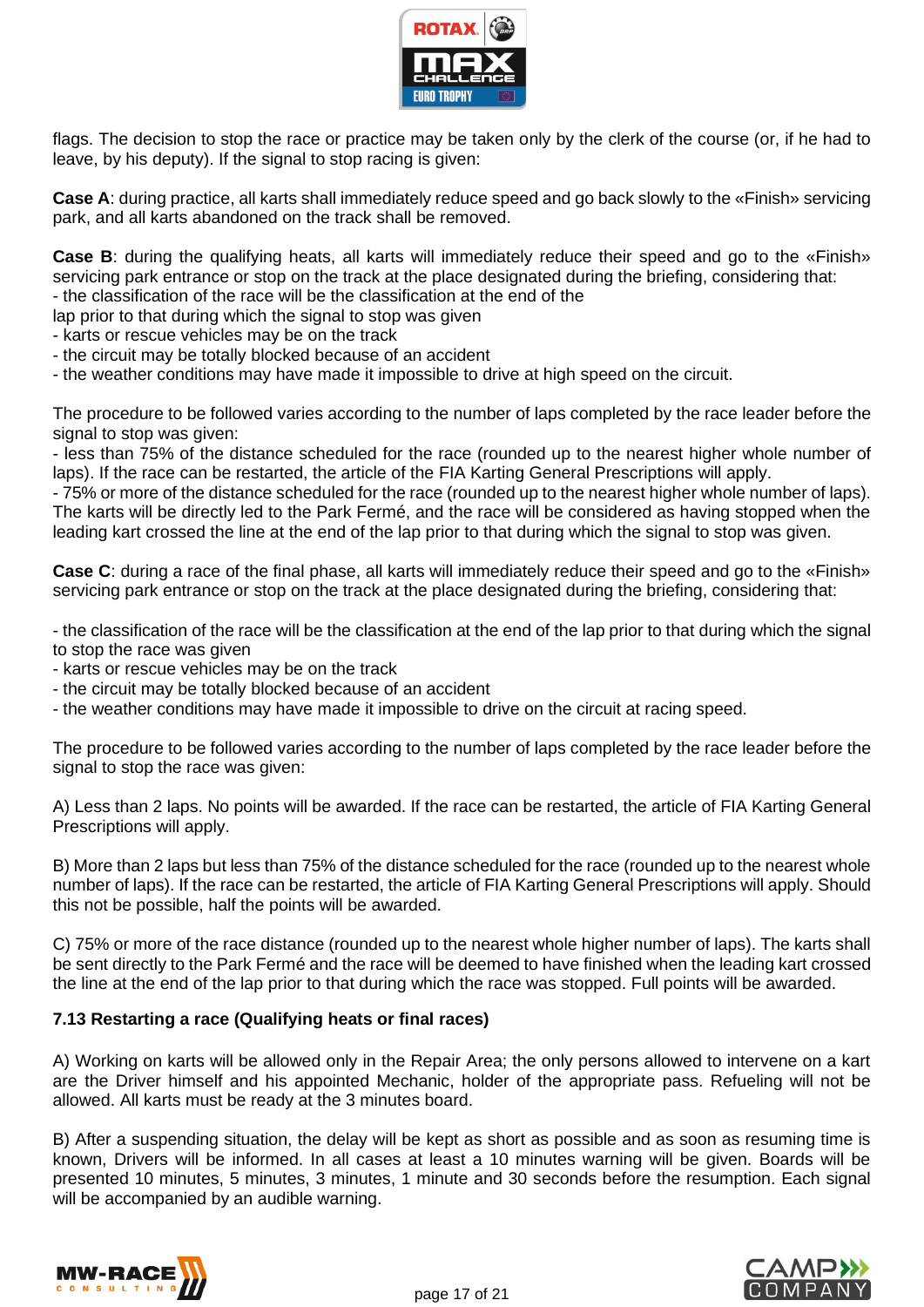

C) The Race or Heat will be resumed with the "SLOW" process and Article 2.20 (FIA Karting General Prescription). The length of the new race will be equal to the difference between the scheduled number of laps and the number of laps covered. The Drivers who have crossed the Finish Line at the end of the lap prior to that on which the race was stopped and those who were in the Repair Area when the red flag was shown will be allowed to take the new start.

D) Resuming start positions will be determined by the finishing order at the end of the lap before the one on which the race was suspended.

## **7.14 Neutralization of a qualifying heat or race**

A) The clerk of the course or the race director may decide to neutralize a qualifying heat or a race. This procedure will be used only if the track is obstructed, or if the drivers or officials are in immediate physical danger, but the circumstances are not sufficient to justify stopping the qualifying heat or race.

B) When the order is given to neutralizes the qualifying heat or race, all observer's posts will display waved yellow flags and a "SLOW" board (yellow board with the word "SLOW" written in black), which shall be maintained until the neutralization is over. Flashing orange lights will be switched on at the line.

C) All the competing karts must then line up behind the leading kart, and overtaking is strictly forbidden. Overtaking will be permitted only if a kart slows down because of a serious problem.

D) During the neutralization laps, the leading kart will dictate the pace, at a moderate speed, and all the other karts must remain in as tight a formation as possible.

E) The karts may enter the repair zone during the neutralization, but they may rejoin the track only when authorized to do so by a marshal. A kart rejoining the track shall proceed at a moderate speed until it reaches the end of the line of karts behind the leading kart. Overtaking is strictly prohibited

F) When the race director or the clerk of the course decides to end the neutralization, he will have the flashing orange lights switched off; this will be the signal to the drivers that the race is to resume next time the line is crossed. In the last neutralization lap, the "SLOW" boards will be maintained and the yellow flags will be show immobile.

G) At that moment, the leading kart will continue to set the pace, at a moderate speed. The race director or the clerk of the course will signal the resumption of the race by means of a waved green flag at the line. Overtaking will remain prohibited until the karts have crossed the line at the end of the neutralization of the qualifying heat or race. On approaching the line, where a green flag will be waved by the race director or the clerk of the course, the drivers may accelerate only after crossing the yellow line preceding the line. The yellow flags and the "SLOW" boards at the observers' posts will then be withdrawn and replaced with waved green flags. These flags will be displayed for a maximum of one lap.

H) Each lap completed during the neutralization will be counted as a racing lap.

I) If the race finishes during the neutralization, the karts will take the checkered flag as usual, without being allowed to overtake. Overtaking will be permitted only if a kart slows down because of a serious problem.

## **7.15 Safety**

**A)** General Safety. FIA Karting Regulation, General Prescription Article 2.14 and the Code (ISC)

**B)** Kart Safety. FIA Karting Regulation, Technical Regulations Article 3 and the Code (ISC)

**C)** Equipment Safety. FIA Karting Regulation, Technical Regulations Article 3 and 3.2 and the Code (ISC)

**D)** Provisional information of the meeting adapted to each race circuit / track license agreement / conditions. Additional information will be available in the Event Supplementary Regulations.



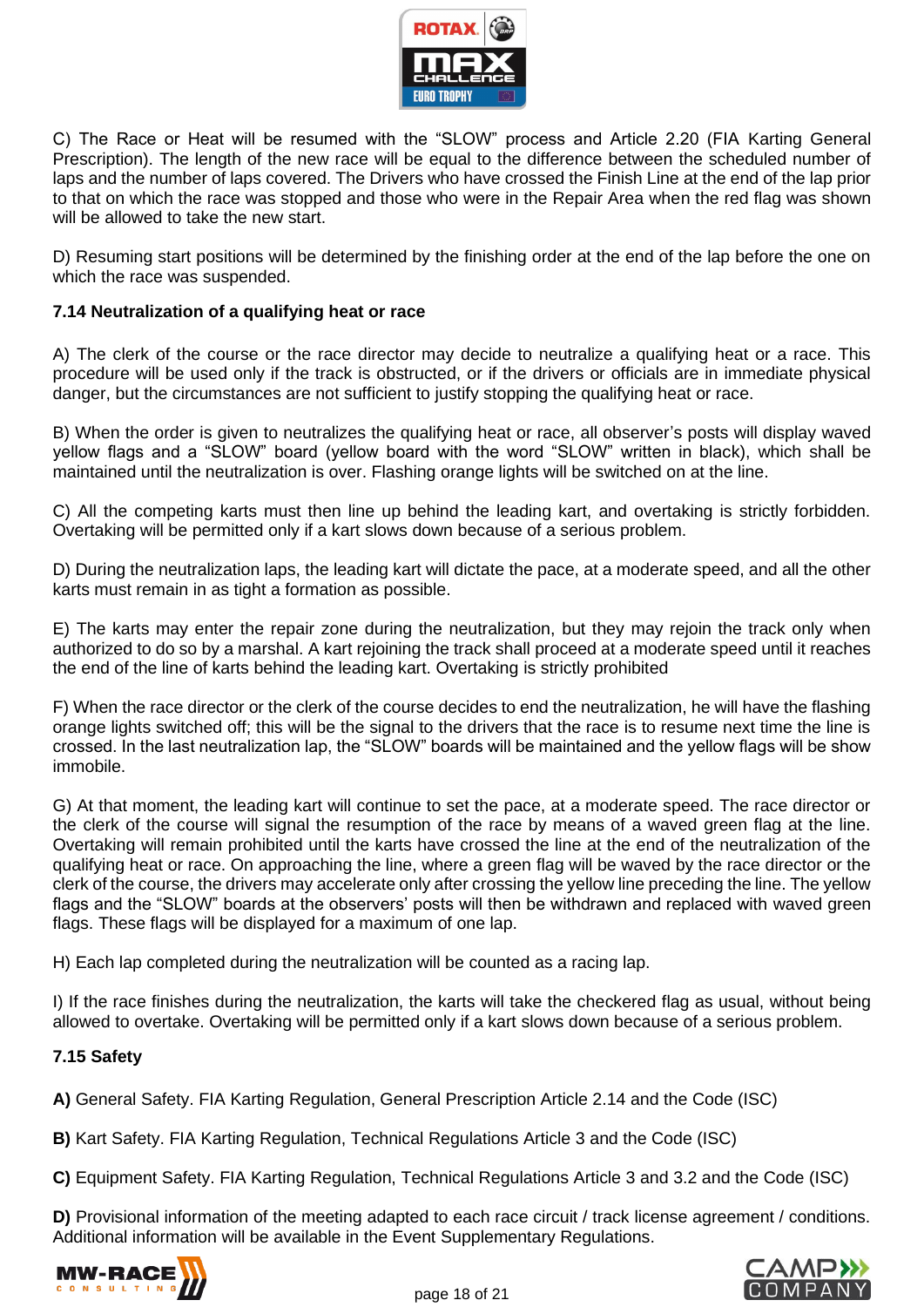

**E)** It is forbidden to use motorbikes, scooters or any other motorized vehicles in the Paddock, except where the Clerk of the Course have given special permission.

**F)** The starting-up, running, warming-up or testing of kart engines in the paddock as well as in the reserved areas (see Article 20 of the FIA International Sporting Code) is strictly prohibited. Offenders will be penalised by a fine of minimum 250,- €. In the event of repeated breach, the stewards may disqualify the driver concerned of the competition. In application of Article 12.2.3 of the Code, appeals against the stewards' decisions have no suspensive effect when in the course of the same Competition, a further breach is committed justifying the disqualification of the same Competitor.

## **7.16 Paddock**

**A)** Entrant, Drivers, Mechanic and Guest passes will be issued at the sporting check. All passes must be presented at any time and no one will be readmitted without a pass.

**B)** Only vehicles with authorized passes are allowed in the Paddock.

**C)** Each Paddock space (8x6meter) shall be equipped with at least one 5 Kg fire extinguisher

**D)** It is strictly forbidden to smoke or to use any device risking provoking fire in the Paddock area, it is forbidden to Cook in the Paddock, except with a special authorization from the Organizer

**E)** No Catering awnings are allowed in the Paddock, a separate area next to camping will be allocated, if space allows.

**F)** Ground sheets are compulsory to be used during the whole race week.

**G)** Refueling is only allowed in your allocated paddock space, and only with the use of ground sheet.

## **7.17 Pre-grid**

**A)** Only one (1) driver per kart and one (1) mechanic is allowed in "Pregrid" and only with proven pass and/or proven identification

**B)** Open and closing times for "Pregrid" will be announced in the time schedule.

**C)** Drivers who miss the "Pregrid Gate Closing Time" are allowed to start, but only from the "repair area zone" when the start is given. He is not allowed to follow the formation before.

**Case 1:** repair area zone is after start/finish line, the whole field has to pass him when the start was given.

**Case 2:** repair area zone is before start/finish line, the whole field has to pass him when the start will be given, he is allowed to follow the field and take his start.

**D)** Mechanical help with or without tools in the pregrid area, drivers are allowed to start from the "repair area zone" when the start is given. He is not allowed to follow the formation before.

**Case 1:** repair area zone is after start/finish line, the whole field has to pass him when the start was given.

**Case 2:** repair area zone is before start/finish line, the whole field has to pass him when the start will be given, he is allowed to follow the field and take his start.

## **7.18 Jurisdictions**

Camp Company GmbH reserves the right to issue additional statement following the agreement of the ASN presenting the Series and the FIA, concerning the Rules and Regulations (previously approved by the ASN



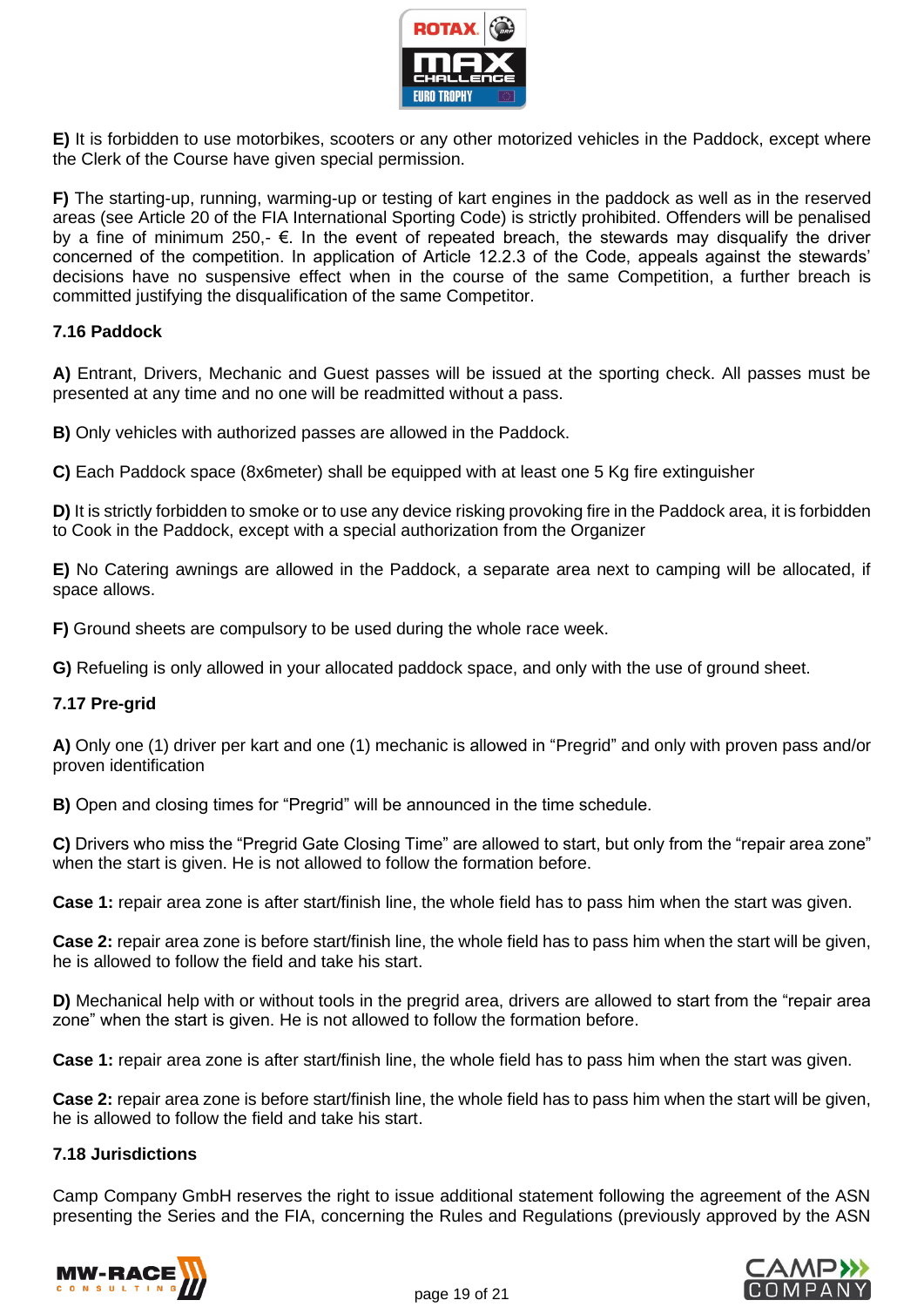

proposing the series and the FIA Karting) from time to time, and all such statements will be issued to all registered competitors by way of Competitor's Bulletins at the race event, or published on the official website.

The jurisdiction of a court is excluded for decisions of the FIA, the RACB, their jurisdictions, the stewards, the series organiser or the organiser as judge.

No claim for compensation of whatever kind may be derived from actions and decisions of the RACB or its jurisdiction as well as of RACB representatives or the series organiser, except in the case of a damage caused on purpose or by gross negligence.

#### **7.19 Protests and appeals**

The FIA International Sporting Code and RACB National Sporting Code are applicable for protests and appeals.

Protest deposit : 500,- € Appeal deposit : 1.000,- €

## **8 SERIES RULES AND PENALTIES**

#### **8.1 Front Fairing**

The front fairing must be in the correct position at all times during a competition according to the FIA Karting technical regulations.

If the judge of fact reports that the front fairing on one or more karts was no longer in the correct position when the "black and white checkered flag" was waved and the kart(s) concerned crossed the finish line, in all situations a time penalty of **5 seconds (for heats and races)** or **a drop of 3 positions (qualifying practice sessions)** will be imposed automatically on the driver(s) concerned. This time penalty is not susceptible to appeal (in application of Art. 12.2 ISC).

When the Scrutineers/Judges of Fact send the reports regarding the incorrect position of the front fairing, the Stewards will automatically apply the decisions, the stewards can also do a collected decision for the involved drivers in a session. The Entrants concerned shall not be invited to sign the decision documents.

Should a Driver or a third party be found/proved to have intentionally replaced a front fairing which is not installed correctly during the last lap or after the "black and white checkered flag" was waved this will lead to a disqualification from the involved session or in worse cases from the competition.

#### **8.2 Leaving corridor**

If a driver leaving the corridor (lines) before the start was given the following penalties will count.

**Case A:** 1 to 2 tires out of corridor the seconds time penalty 3 seconds **Case B:** more than 2 tires out of corridor the state time penalty 5 seconds

#### **8.3 Time penalty 5 seconds**

In addition to the FIA Karting General Prescriptions the Clerk of the Course have the power to decide a 5 seconds penalty. The penalty will be shown with the black and white flag in connection with the start number and a board 5 seconds at the start/finish line.

During the 2 last laps no flags will be shown, the clerk of the Course informs during the briefing on the procedure for the imposition and notification of these penalties.

If there are more offences of the same driver in the same session, the clerk of the course will report that to the stewards for possible further punishment.

**It is not possible to protest these decisions (in application of Art. 12.2 ISC).**

In case a driver has 2 penalties, "front fairing" and "5 seconds clerk of course decision" in the same session, both penalties should be added to the results.